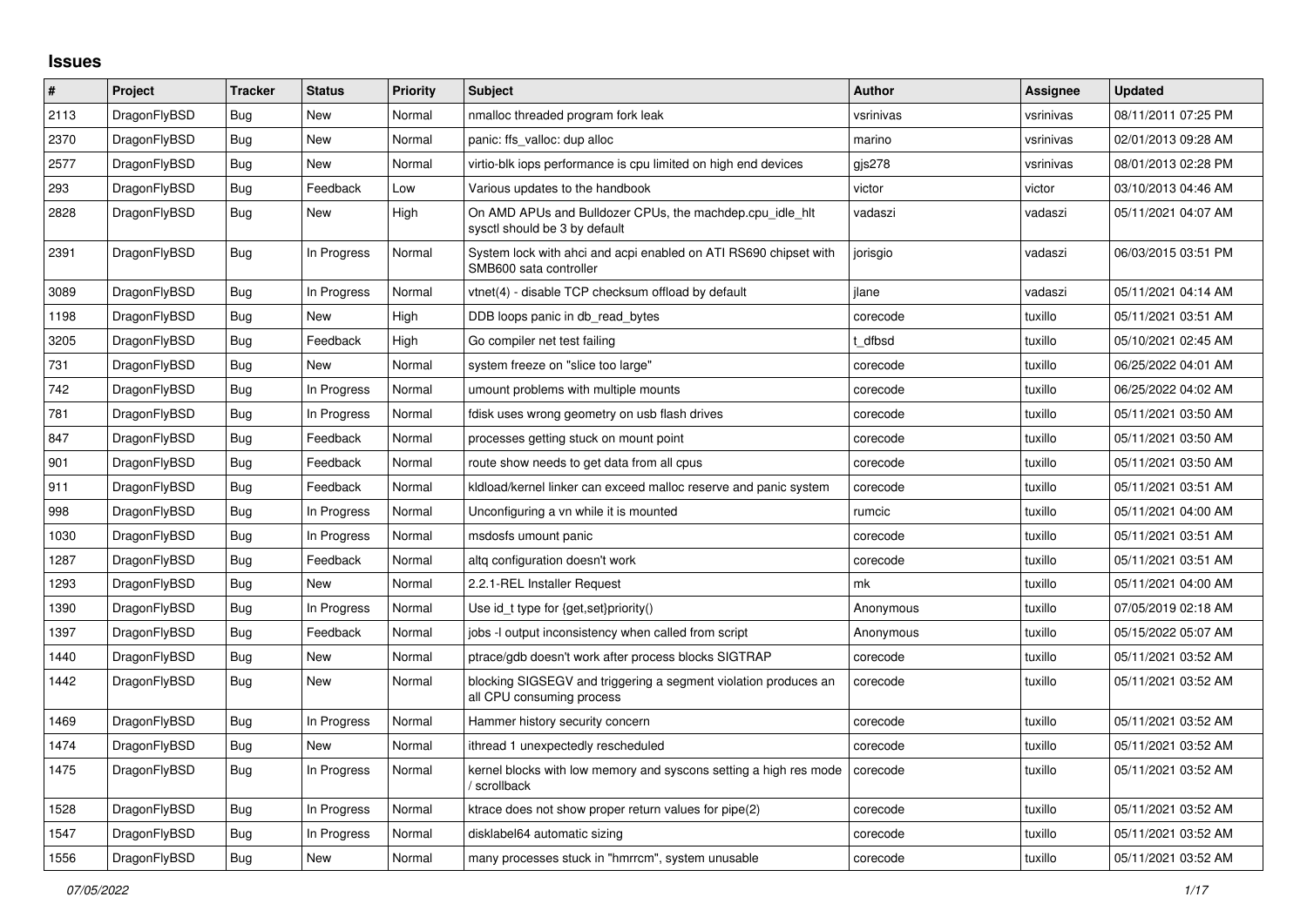| $\sharp$ | Project      | <b>Tracker</b> | <b>Status</b> | <b>Priority</b> | Subject                                                                                    | <b>Author</b>    | Assignee | <b>Updated</b>      |
|----------|--------------|----------------|---------------|-----------------|--------------------------------------------------------------------------------------------|------------------|----------|---------------------|
| 1579     | DragonFlyBSD | Bug            | Feedback      | Normal          | dfly 2.4.1 does not like HP DL360G4p and Smart Array 6400 with<br><b>MSA20</b>             | tomaz.borstnar   | tuxillo  | 06/02/2014 02:44 PM |
| 1583     | DragonFlyBSD | Bug            | In Progress   | Normal          | panic: assertion: cursor->trans->sync_lock_refs > 0 in<br>hammer_recover_cursor            | corecode         | tuxillo  | 05/11/2021 03:53 AM |
| 1584     | DragonFlyBSD | <b>Bug</b>     | In Progress   | Normal          | can't use ssh from jail: debug1: read passphrase: can't open<br>/dev/tty: Device busy      | corecode         | tuxillo  | 05/11/2021 03:53 AM |
| 1587     | DragonFlyBSD | Bug            | Feedback      | Normal          | can't gdb across fork                                                                      | corecode         | tuxillo  | 05/11/2021 03:54 AM |
| 1700     | DragonFlyBSD | Submit         | In Progress   | Normal          | skip boot2 menu on <enter></enter>                                                         | Johannes.Hofmann | tuxillo  | 05/15/2022 08:35 AM |
| 1876     | DragonFlyBSD | <b>Bug</b>     | New           | Normal          | devfs in jail + logging out from console(ttyv1+) -> panic                                  | qhwt.dfly        | tuxillo  | 05/31/2022 03:24 PM |
| 1921     | DragonFlyBSD | <b>Bug</b>     | In Progress   | Normal          | we miss mlockall                                                                           | alexh            | tuxillo  | 06/18/2022 04:08 AM |
| 2358     | DragonFlyBSD | <b>Bug</b>     | In Progress   | Normal          | DFBSD v3.0.2.32.g928ca - panic: hammer: insufficient undo FIFO<br>space!                   | tuxillo          | tuxillo  | 05/10/2021 02:50 AM |
| 2416     | DragonFlyBSD | <b>Bug</b>     | <b>New</b>    | Normal          | ' entry can be removed on mounted nfs filesystem                                           | ftigeot          | tuxillo  | 06/03/2014 04:40 AM |
| 2438     | DragonFlyBSD | Submit         | Feedback      | Normal          | <b>TRIM</b> fixes                                                                          | Anonymous        | tuxillo  | 05/11/2021 03:45 AM |
| 2496     | DragonFlyBSD | Bug            | <b>New</b>    | Normal          | NTFS malloc limit exceeded                                                                 | plasmob          | tuxillo  | 02/19/2013 08:47 AM |
| 2717     | DragonFlyBSD | Submit         | Feedback      | Normal          | Out of range numeric handling                                                              | dclink           | tuxillo  | 05/11/2021 04:08 AM |
| 3028     | DragonFlyBSD | Bug            | In Progress   | Normal          | installer: confusion of set/get disk encryption passphrase dialogs                         | liweitianux      | tuxillo  | 06/03/2022 05:13 PM |
| 3145     | DragonFlyBSD | Submit         | In Progress   | Normal          | Update libelf to FreeBSD 12 current and build as base library usable<br>by ports           | davshao          | tuxillo  | 08/20/2021 03:58 PM |
| 3160     | DragonFlyBSD | Submit         | In Progress   | Normal          | State the implementation difference in pkill/pgrep manual                                  | sevan            | tuxillo  | 06/03/2022 05:15 PM |
| 3295     | DragonFlyBSD | <b>Bug</b>     | In Progress   | Normal          | Adapt devel/libvirt for nvmm                                                               | tuxillo          | tuxillo  | 11/03/2021 04:56 PM |
| 3314     | DragonFlyBSD | <b>Bug</b>     | New           | Normal          | Bring virtio_console(4) from FreeBSD                                                       | tuxillo          | tuxillo  | 05/29/2022 08:24 AM |
| 3318     | DragonFlyBSD | <b>Bug</b>     | In Progress   | Normal          | Segmenation fault when a process resumed with checkpt exits                                | zabolekar        | tuxillo  | 06/18/2022 08:24 AM |
| 1428     | DragonFlyBSD | <b>Bug</b>     | Feedback      | Low             | POSIX.1e implementation is too old                                                         | hasso            | tuxillo  | 05/11/2021 04:00 AM |
| 1819     | DragonFlyBSD | <b>Bug</b>     | In Progress   | Low             | truss - Major revamping task list                                                          | tuxillo          | tuxillo  | 11/27/2021 08:45 AM |
| 2721     | DragonFlyBSD | Submit         | Feedback      | Low             | Some few zalloc calls to objcache ones replacements                                        | dclink           | tuxillo  | 05/11/2021 04:08 AM |
| 341      | DragonFlyBSD | <b>Bug</b>     | New           | Normal          | Vinum erroneously repors devices as busy                                                   | corecode         | swildner | 01/21/2012 04:50 AM |
| 2265     | DragonFlyBSD | <b>Bug</b>     | <b>New</b>    | Normal          | mbsrtowcs does not properly handle invalid mbstate_t in ps                                 | c.turner1        | swildner | 01/10/2012 07:56 PM |
| 2585     | DragonFlyBSD | <b>Bug</b>     | New           | Normal          | Dfly 3.4.3 on ESXi 5.1, HP Smart Array P410 passthrough<br>recognised, but not functioning | yggdrasil        | swildner | 05/09/2022 08:14 AM |
| 1714     | DragonFlyBSD | <b>Bug</b>     | New           | Low             | hwpmc                                                                                      | alexh            | swildner | 08/18/2012 02:03 PM |
| 2252     | DragonFlyBSD | Bug            | New           | Low             | snd_hda not useable if loaded via /boot/loader.conf                                        | xbit             | swildner | 12/14/2011 12:23 AM |
| 1302     | DragonFlyBSD | <b>Bug</b>     | In Progress   | Normal          | Checkpoint regression?                                                                     | sjg              | sjg      | 07/10/2013 05:22 PM |
| 1769     | DragonFlyBSD | <b>Bug</b>     | New           | Normal          | panic: assertion: _tp->tt_msg->tt_cpuid == mycpuid in<br>tcp_callout_active                | pavalos          | sjg      | 05/15/2022 11:07 AM |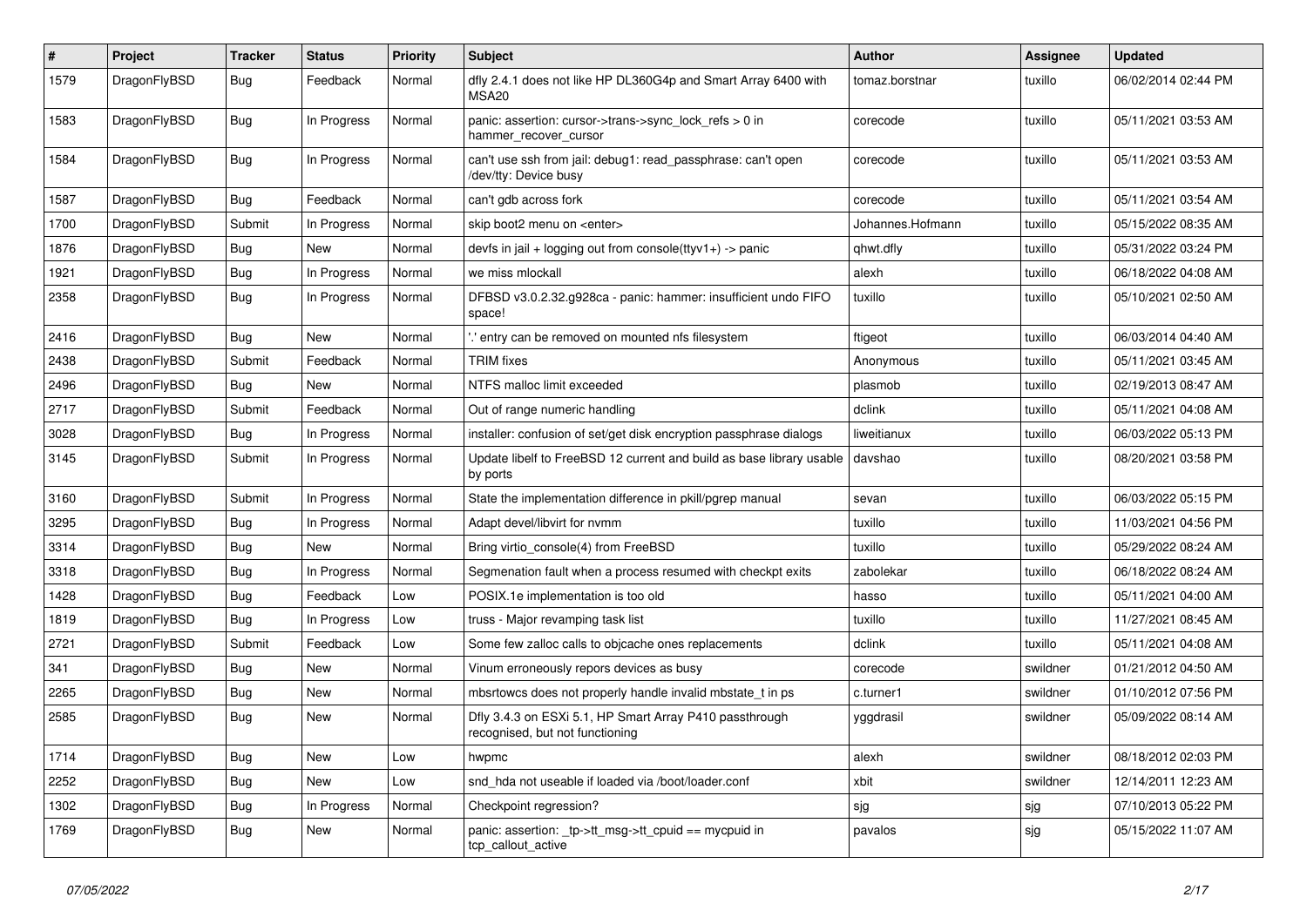| #    | Project      | <b>Tracker</b> | <b>Status</b> | <b>Priority</b> | <b>Subject</b>                                                                                                                                           | Author        | Assignee  | <b>Updated</b>      |
|------|--------------|----------------|---------------|-----------------|----------------------------------------------------------------------------------------------------------------------------------------------------------|---------------|-----------|---------------------|
| 1532 | DragonFlyBSD | Bug            | <b>New</b>    | Low             | jemalloc doesn't work on DragonFly                                                                                                                       | hasso         | sjg       | 08/02/2011 01:14 AM |
| 2825 | DragonFlyBSD | <b>Bug</b>     | <b>New</b>    | High            | 3x dhclient = hanging system (objcache exhausted)                                                                                                        | jaccovonb     | sepherosa | 05/11/2021 03:55 AM |
| 168  | DragonFlyBSD | <b>Bug</b>     | In Progress   | Normal          | Livelocked limit engaged while trying to setup IPW wireless                                                                                              | mschacht      | sepherosa | 05/11/2021 04:05 AM |
| 2746 | DragonFlyBSD | <b>Bug</b>     | New           | Normal          | some fraction of xterms started from the xmonad window manager<br>get killed with SIGALRM                                                                | isenmann      | profmakx  | 12/28/2014 02:51 AM |
| 2822 | DragonFlyBSD | Bug            | <b>New</b>    | Normal          | USB 3.0 stick throws "reading primary partition table: error<br>accessing offset 000[] for 152" error, while the stick works on any<br>other OS I tested | revuwa        | profmakx  | 06/29/2015 05:56 AM |
| 600  | DragonFlyBSD | <b>Bug</b>     | New           | Low             | /sys/libkern/karc4random                                                                                                                                 | robin carey5  | profmakx  | 01/19/2015 03:07 AM |
| 2549 | DragonFlyBSD | <b>Bug</b>     | In Progress   | Normal          | netgraph7: Kernel page fault.                                                                                                                            | russiane39    | nant      | 05/10/2013 11:20 PM |
| 679  | DragonFlyBSD | <b>Bug</b>     | <b>New</b>    | Low             | Netgraph backward compatibility for old *LEN constants                                                                                                   | nant          | nant      | 02/18/2014 05:45 AM |
| 1969 | DragonFlyBSD | <b>Bug</b>     | <b>New</b>    | Normal          | pf-related network problem                                                                                                                               | pavalos       | lentferj  | 02/01/2011 06:57 PM |
| 385  | DragonFlyBSD | <b>Bug</b>     | Feedback      | Low             | Mail archive address removal                                                                                                                             | justin        | justin    | 03/09/2013 11:24 AM |
| 1946 | DragonFlyBSD | <b>Bug</b>     | New           | Normal          | ieee80211 panic                                                                                                                                          | pavalos       | josepht   | 01/27/2011 06:00 PM |
| 1964 | DragonFlyBSD | Bug            | <b>New</b>    | Normal          | iwn (panic assertion : wlan assert serialized)                                                                                                           | sjmm.ptr      | josepht   | 02/01/2011 12:57 PM |
| 2870 | DragonFlyBSD | Bug            | <b>New</b>    | High            | Broken text and icons when glamor acceleration is used                                                                                                   | 375gnu        | ftigeot   | 01/31/2016 12:13 AM |
| 1593 | DragonFlyBSD | <b>Bug</b>     | Feedback      | Normal          | panic: assertion: ccb == ap->ap_err_ccb in ahci_put_err_ccb                                                                                              | ftigeot       | ftigeot   | 05/15/2022 05:09 AM |
| 3031 | DragonFlyBSD | Submit         | In Progress   | Normal          | Update drm/radeon to Linux 4.7.10 as much as possible                                                                                                    | davshao       | ftigeot   | 08/19/2021 12:33 PM |
| 1831 | DragonFlyBSD | Bug            | Feedback      | High            | HAMMER "malloc limit exceeded" panic                                                                                                                     | eocallaghan   | dillon    | 06/04/2022 04:38 AM |
| 1411 | DragonFlyBSD | Bug            | Feedback      | Normal          | Burning doesn't work with ahci(4)                                                                                                                        | hasso         | dillon    | 05/11/2021 04:00 AM |
| 2037 | DragonFlyBSD | <b>Bug</b>     | Feedback      | Normal          | Panic Bad link elm while building packages                                                                                                               | ftigeot       | dillon    | 04/21/2011 07:20 AM |
| 2092 | DragonFlyBSD | <b>Bug</b>     | <b>New</b>    | Normal          | Panic: Bad link elm 0x next->prev != elm                                                                                                                 | masterblaster | dillon    | 12/04/2011 12:49 PM |
| 2819 | DragonFlyBSD | <b>Bug</b>     | In Progress   | Normal          | Random micro system freezes after a week of uptime                                                                                                       | ftigeot       | dillon    | 08/16/2015 08:46 PM |
| 3154 | DragonFlyBSD | Submit         | New           | Normal          | Update serial handling in bootloader                                                                                                                     | ddegroot      | dillon    | 11/06/2018 11:21 PM |
| 1127 | DragonFlyBSD | Bug            | Feedback      | Low             | cdrom drive not detected                                                                                                                                 | tgr           | corecode  | 01/15/2015 08:55 AM |
| 1430 | DragonFlyBSD | <b>Bug</b>     | <b>New</b>    | Normal          | Buggy $w(1)$ ?                                                                                                                                           | hasso         | alexh     | 11/24/2010 08:09 AM |
| 2100 | DragonFlyBSD | <b>Bug</b>     | Feedback      | Normal          | devfs related panic                                                                                                                                      | sepherosa     | alexh     | 07/10/2011 02:29 PM |
| 2353 | DragonFlyBSD | Bug            | In Progress   | Normal          | panic: assertion "gd->gd_spinlocks_wr == 0" failed in<br>bsd4 schedulerclock                                                                             | jaydg         | alexh     | 11/28/2012 01:57 AM |
| 1538 | DragonFlyBSD | <b>Bug</b>     | New           | Low             | mountroot should probe file systems                                                                                                                      | corecode      | alexh     | 11/24/2010 06:35 PM |
| 599  | DragonFlyBSD | <b>Bug</b>     | New           | Urgent          | 1.9.0 reproducable panic                                                                                                                                 | pavalos       |           | 12/22/2010 01:08 AM |
| 2141 | DragonFlyBSD | <b>Bug</b>     | New           | Urgent          | loader and/or documentation broken                                                                                                                       | sjg           |           | 01/20/2012 10:51 AM |
| 2423 | DragonFlyBSD | <b>Bug</b>     | New           | Urgent          | After multiple panics/locks, hitting KKASSERT in<br>hammer_init_cursor                                                                                   | rumcic        |           | 09/18/2012 02:28 AM |
| 2499 | DragonFlyBSD | Bug            | In Progress   | Urgent          | DRAGONFLY_3_2 lockd not responding correctly                                                                                                             | Nerzhul       |           | 01/22/2013 12:47 PM |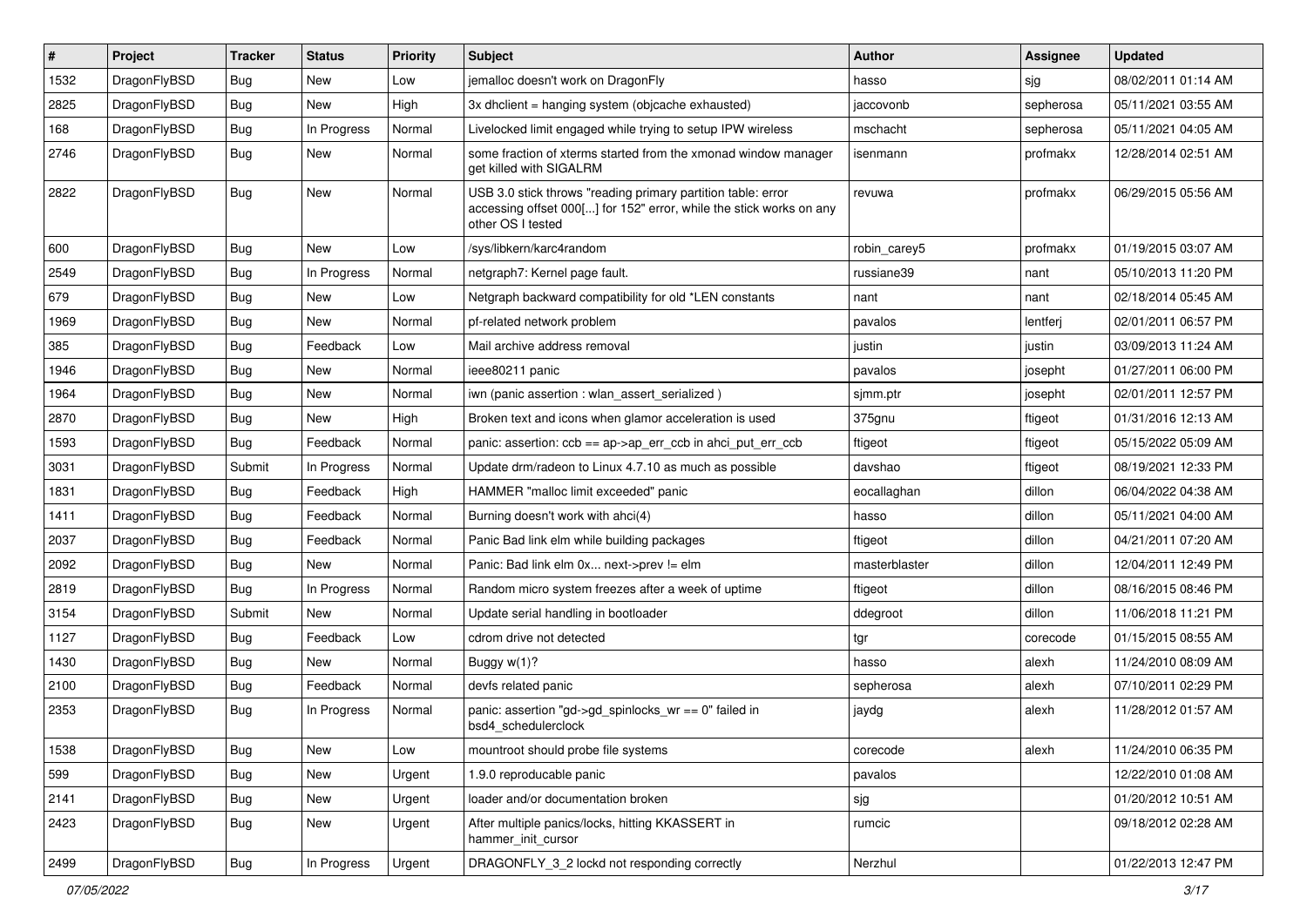| $\#$ | <b>Project</b> | <b>Tracker</b> | <b>Status</b> | <b>Priority</b> | <b>Subject</b>                                                                                                                                              | <b>Author</b>     | <b>Assignee</b> | <b>Updated</b>      |
|------|----------------|----------------|---------------|-----------------|-------------------------------------------------------------------------------------------------------------------------------------------------------------|-------------------|-----------------|---------------------|
| 2735 | DragonFlyBSD   | <b>Bug</b>     | <b>New</b>    | Urgent          | iwn panics SYSSASSERT                                                                                                                                       | cnb               |                 | 05/11/2021 03:55 AM |
| 3113 | DragonFlyBSD   | <b>Bug</b>     | In Progress   | Urgent          | Booting vKernel fails due being out of swap space                                                                                                           | tcullen           |                 | 05/11/2021 04:14 AM |
| 884  | DragonFlyBSD   | Bug            | In Progress   | High            | Performance/memory problems under filesystem IO load                                                                                                        | hasso             |                 | 05/11/2021 03:50 AM |
| 1185 | DragonFlyBSD   | Bug            | New           | High            | need a tool to merge changes into /etc                                                                                                                      | wa1ter            |                 | 02/18/2014 06:02 AM |
| 1920 | DragonFlyBSD   | Bug            | <b>New</b>    | High            | system hangs                                                                                                                                                | zhtw              |                 | 11/22/2010 08:59 AM |
| 2071 | DragonFlyBSD   | Bug            | New           | High            | Panic on assertion: $(int)(flg->seq - seq) > 0$ in hammer flusher flush<br>after inode error                                                                | vsrinivas         |                 | 06/12/2011 07:59 AM |
| 2117 | DragonFlyBSD   | <b>Bug</b>     | <b>New</b>    | High            | ACPI and/or bce(4) problem with 2.11.0.673.g0d557 on HP DL380<br>G <sub>6</sub>                                                                             | pauska            |                 | 08/22/2011 10:15 AM |
| 2140 | DragonFlyBSD   | <b>Bug</b>     | New           | High            | hammer io delallocate panic with 'duplicate entry' message                                                                                                  | ttw               |                 | 10/07/2011 12:22 PM |
| 2296 | DragonFlyBSD   | <b>Bug</b>     | In Progress   | High            | panic: assertion "m->wire count > 0" failed                                                                                                                 | thomas.nikolajsen |                 | 08/30/2012 06:09 AM |
| 2347 | DragonFlyBSD   | Bug            | Feedback      | High            | Hammer PFSes destroy does not give back full space allocated to<br><b>PFS</b>                                                                               | sgeorge           |                 | 07/19/2012 01:11 AM |
| 2396 | DragonFlyBSD   | Bug            | Feedback      | High            | Latest 3.1 development version core dumps while destroying master<br><b>PFS</b>                                                                             | sgeorge           |                 | 01/23/2013 04:10 PM |
| 2421 | DragonFlyBSD   | <b>Bug</b>     | <b>New</b>    | High            | Kernel panic: vm fault: page 0xc0f70000 not busy!                                                                                                           | lentferj          |                 | 10/03/2012 08:16 AM |
| 2495 | DragonFlyBSD   | <b>Bug</b>     | New           | High            | DFBSD v3.3.0.960.g553fe7 - ocnt != 0" failed in<br>prop_object_release                                                                                      | tuxillo           |                 | 05/31/2022 04:08 PM |
| 2547 | DragonFlyBSD   | <b>Bug</b>     | <b>New</b>    | High            | crashed while doing a dry run of pkg rolling-replace                                                                                                        | phma              |                 | 04/18/2013 10:40 PM |
| 2638 | DragonFlyBSD   | Bug            | Feedback      | High            | Fix machdep.pmap_mmu_optimize                                                                                                                               | tuxillo           |                 | 05/11/2021 04:07 AM |
| 2657 | DragonFlyBSD   | Bug            | <b>New</b>    | High            | Needs acl to migrate our servers                                                                                                                            | ferney            |                 | 03/31/2014 11:37 AM |
| 2736 | DragonFlyBSD   | <b>Bug</b>     | <b>New</b>    | High            | kernel panics on acpi_timer_probe function                                                                                                                  | cnb               |                 | 05/11/2021 03:55 AM |
| 2915 | DragonFlyBSD   | Bug            | <b>New</b>    | High            | Hammer mirror-copy problem                                                                                                                                  | t dfbsd           |                 | 08/25/2016 05:28 AM |
| 2930 | DragonFlyBSD   | Bug            | New           | High            | 'objcache' causes panic during 'nfs_readdir'                                                                                                                | tofergus          |                 | 07/26/2016 01:09 PM |
| 3111 | DragonFlyBSD   | Bug            | In Progress   | High            | Mouse lags every second heavily under X11                                                                                                                   | mneumann          |                 | 12/12/2017 09:46 PM |
| 3124 | DragonFlyBSD   | Bug            | New           | High            | DragonFlyBSD 5.0.2 with Hammer2 with UEFI install doesn't boot                                                                                              | wiesl             |                 | 06/18/2019 05:07 AM |
| 3129 | DragonFlyBSD   | Bug            | New           | High            | Kernel panic with 5.2.0 on A2SDi-4C-HLN4F                                                                                                                   | stateless         |                 | 04/24/2018 12:50 AM |
| 3194 | DragonFlyBSD   | Bug            | New           | High            | Hammer kernel crash on mirror-stream of PFS after upgrade<br>(assertion "cursor->flags &<br>HAMMER_CURSOR_ITERATE_CHECK" failed in<br>hammer btree iterate) | Anonymous         |                 | 06/29/2019 01:32 PM |
| 3240 | DragonFlyBSD   | <b>Bug</b>     | <b>New</b>    | High            | compile error because of openssl with /usr/dports/security/rhash for<br>mysql 8 install                                                                     | <b>UlasSAYGIN</b> |                 | 06/04/2020 08:05 AM |
| 3266 | DragonFlyBSD   | Bug            | <b>New</b>    | High            | Filesystems broken due to "KKASSERT(count &<br>TOK COUNTMASK);"                                                                                             | tkusumi           |                 | 03/15/2021 01:21 PM |
| 243  | DragonFlyBSD   | Bug            | Feedback      | Normal          | weird behavior in the shell                                                                                                                                 | swildner          |                 | 05/31/2022 02:51 PM |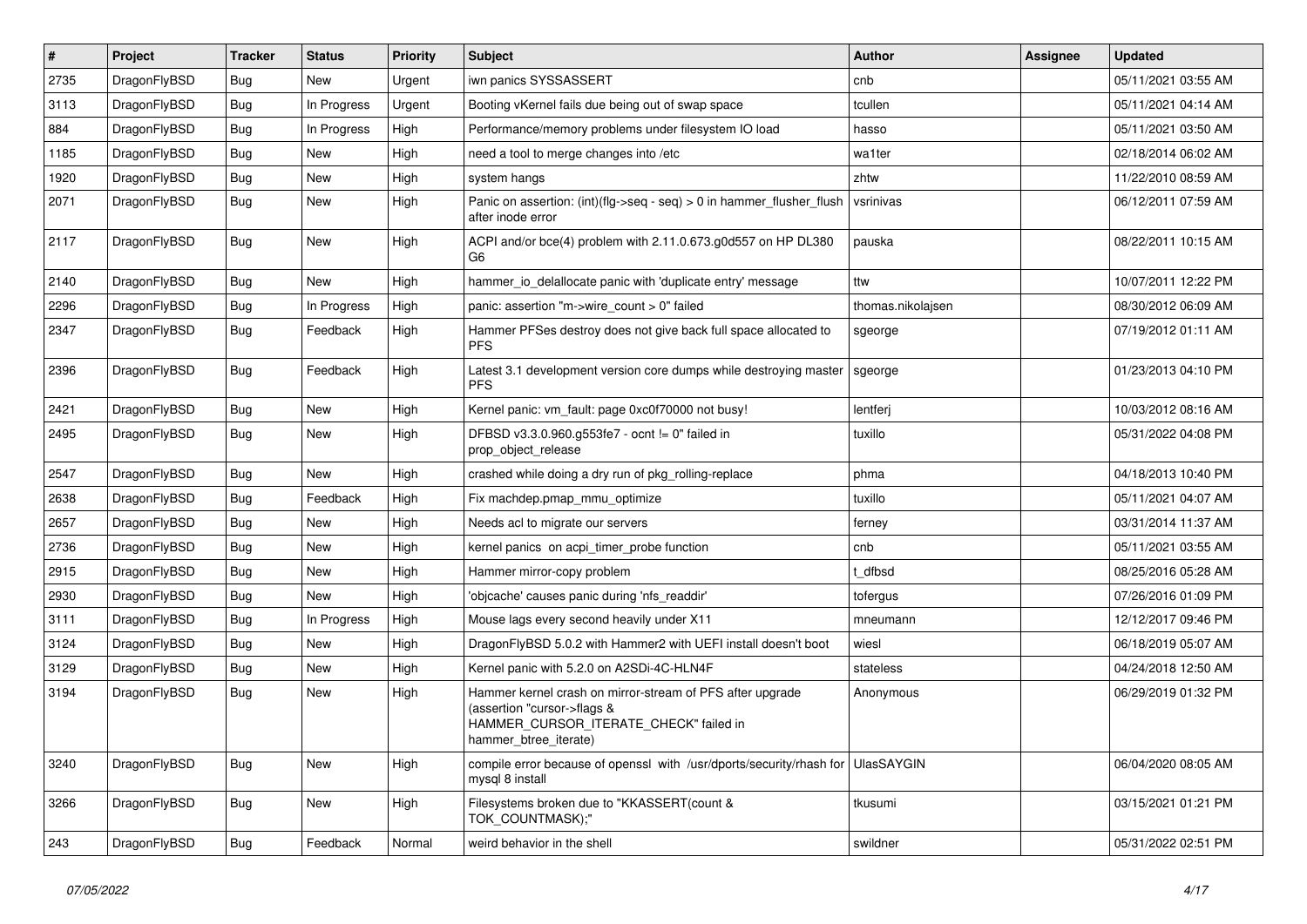| $\#$ | <b>Project</b> | <b>Tracker</b> | <b>Status</b> | Priority | <b>Subject</b>                                                                                                                                           | <b>Author</b>  | Assignee | <b>Updated</b>      |
|------|----------------|----------------|---------------|----------|----------------------------------------------------------------------------------------------------------------------------------------------------------|----------------|----------|---------------------|
| 331  | DragonFlyBSD   | Bug            | In Progress   | Normal   | ftpsesame (aka Bridging S01E03)                                                                                                                          | bastyaelvtars  |          | 03/09/2013 12:28 PM |
| 570  | DragonFlyBSD   | Bug            | Feedback      | Normal   | 1.8.x: ACPI problems                                                                                                                                     | qhwt+dfly      |          | 06/02/2014 03:45 AM |
| 604  | DragonFlyBSD   | <b>Bug</b>     | In Progress   | Normal   | 1.8.1-RELEASE - clock runs fast on mainboard ASUS P5A-B                                                                                                  | yeti           |          | 05/11/2021 03:55 AM |
| 806  | DragonFlyBSD   | Bug            | Feedback      | Normal   | boot error on MacBook                                                                                                                                    | tralamazza     |          | 06/04/2022 05:28 AM |
| 846  | DragonFlyBSD   | Bug            | Feedback      | Normal   | USB bugs:usb mouse can't used!                                                                                                                           | frankning      |          | 01/15/2015 08:36 AM |
| 979  | DragonFlyBSD   | Bug            | Feedback      | Normal   | Failure-prone USB mass storage (SB600? msdosfs? CAM?)                                                                                                    | floid          |          | 01/15/2015 08:38 AM |
| 989  | DragonFlyBSD   | Bug            | New           | Normal   | installer/fdisk trouble with wrapped values                                                                                                              | Discodestroyer |          | 02/18/2014 06:27 AM |
| 1101 | DragonFlyBSD   | <b>Bug</b>     | Feedback      | Normal   | ohci related panic                                                                                                                                       | polachok       |          | 05/11/2021 04:00 AM |
| 1144 | DragonFlyBSD   | Bug            | Feedback      | Normal   | Incorrect clock under KVM                                                                                                                                | msylvan        |          | 03/09/2013 01:17 PM |
| 1181 | DragonFlyBSD   | <b>Bug</b>     | In Progress   | Normal   | ACX111 panic                                                                                                                                             | elekktretterr  |          | 05/11/2021 04:00 AM |
| 1192 | DragonFlyBSD   | Submit         | New           | Normal   | KKASSERTs in sys/kern/uipc {msg,socket}.c are too strict                                                                                                 | rumcic         |          | 05/11/2021 04:07 AM |
| 1193 | DragonFlyBSD   | <b>Bug</b>     | <b>New</b>    | Normal   | kernel doesn't recognize cdrom drive                                                                                                                     | nonsolosoft    |          | 01/25/2014 09:11 PM |
| 1194 | DragonFlyBSD   | <b>Bug</b>     | New           | Normal   | SCSI errors while trying to copy photos from my camera                                                                                                   | elekktretterr  |          | 01/14/2015 04:39 PM |
| 1218 | DragonFlyBSD   | <b>Bug</b>     | In Progress   | Normal   | panic: assertion: $error == 0$ in hammer start transaction                                                                                               | rumcic         |          | 05/11/2021 04:00 AM |
| 1246 | DragonFlyBSD   | Bug            | New           | Normal   | bad resolution (monitor desync) with livedvd                                                                                                             | Przem0l        |          | 02/18/2014 06:29 AM |
| 1249 | DragonFlyBSD   | <b>Bug</b>     | Feedback      | Normal   | panic: ffs vfree: freeing free inode                                                                                                                     | rumcic         |          | 03/10/2013 05:13 AM |
| 1250 | DragonFlyBSD   | <b>Bug</b>     | Feedback      | Normal   | Panic upon plugging an USB flash drive into the machine                                                                                                  | rumcic         |          | 03/10/2013 05:17 AM |
| 1282 | DragonFlyBSD   | <b>Bug</b>     | Feedback      | Normal   | panic (trap 12) when booting SMP kernel on Atom 330 (dual core)                                                                                          | tomaz.borstnar |          | 05/11/2021 04:00 AM |
| 1307 | DragonFlyBSD   | Bug            | In Progress   | Normal   | hammer tid -2 shows unexpected result                                                                                                                    | corecode       |          | 10/18/2016 05:29 PM |
| 1330 | DragonFlyBSD   | Bug            | Feedback      | Normal   | Hammer, usb disk, SYNCHRONIZE CACHE failure                                                                                                              | josepht        |          | 06/02/2014 04:56 AM |
| 1332 | DragonFlyBSD   | <b>Bug</b>     | Feedback      | Normal   | DFBSD 2.2 - Booting usbcdrom/usbsticks on thinkpad hangs on<br>"BTX Halted"                                                                              | tuxillo        |          | 05/11/2021 04:00 AM |
| 1336 | DragonFlyBSD   | <b>Bug</b>     | In Progress   | Normal   | Still looking for reports of missed directory entries w/ HAMMER                                                                                          | dillon         |          | 05/11/2021 04:00 AM |
| 1368 | DragonFlyBSD   | Bug            | In Progress   | Normal   | suspend signal race?                                                                                                                                     | qhwt+dfly      |          | 05/11/2021 03:51 AM |
| 1387 | DragonFlyBSD   | Bug            | Feedback      | Normal   | zero-size malloc and ps: kvm getprocs: Bad address                                                                                                       | qhwt+dfly      |          | 05/11/2021 04:00 AM |
| 1398 | DragonFlyBSD   | Submit         | In Progress   | Normal   | hdestroy(3) restricts hash key to point to malloc'ed space                                                                                               | Anonymous      |          | 08/20/2021 04:06 PM |
| 1429 | DragonFlyBSD   | <b>Bug</b>     | Feedback      | Normal   | vkernel bug - "mfree: m->m_nextpkt != NULL"                                                                                                              | dillon         |          | 05/11/2021 04:00 AM |
| 1448 | DragonFlyBSD   | Bug            | Feedback      | Normal   | panic: assertion: tp->tt_msg->tt_cpuid == mycpuid in<br>tcp_callout_active tcp_output tcp_usr_send netmsg_pru_send<br>netmsg_service tcpmsg_service_loop | dillon         |          | 05/11/2021 04:00 AM |
| 1454 | DragonFlyBSD   | <b>Bug</b>     | Feedback      | Normal   | Unable to boot from external USB DVD drive                                                                                                               | elekktretterr  |          | 05/11/2021 04:01 AM |
| 1456 | DragonFlyBSD   | Bug            | Feedback      | Normal   | Microsoft wireless desktop problems                                                                                                                      | elekktretterr  |          | 01/15/2015 08:34 AM |
| 1463 | DragonFlyBSD   | Bug            | New           | Normal   | Mountroot before drives are initialized                                                                                                                  | elekktretterr  |          | 12/07/2010 01:30 PM |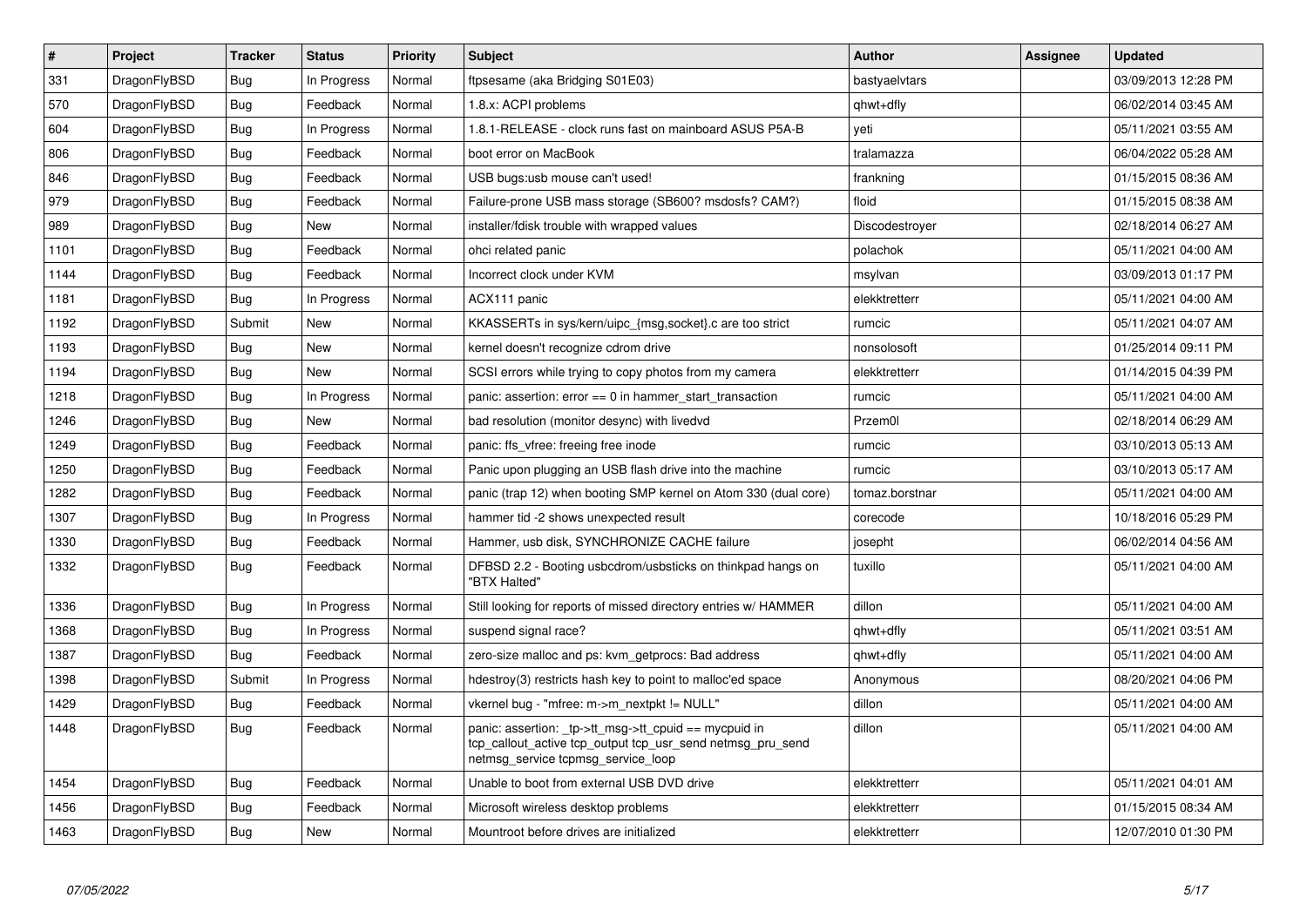| $\pmb{\#}$ | Project      | <b>Tracker</b> | <b>Status</b> | <b>Priority</b> | Subject                                                                                         | Author        | Assignee | <b>Updated</b>      |
|------------|--------------|----------------|---------------|-----------------|-------------------------------------------------------------------------------------------------|---------------|----------|---------------------|
| 1481       | DragonFlyBSD | Bug            | Feedback      | Normal          | panic: assertion: kva_p(buf) in soopt_from_kbuf (after ipfw pipe<br>show, 2.2.1-R)              | combiner      |          | 05/11/2021 04:01 AM |
| 1486       | DragonFlyBSD | <b>Bug</b>     | Feedback      | Normal          | Interrupt storm related to SATA DVD device                                                      | hasso         |          | 05/11/2021 04:01 AM |
| 1489       | DragonFlyBSD | Bug            | Feedback      | Normal          | panic: ufs dirbad: bad dir                                                                      | rumcic        |          | 03/10/2013 04:34 AM |
| 1502       | DragonFlyBSD | <b>Bug</b>     | In Progress   | Normal          | Lock while deleting files from nohistory HAMMER directories                                     | hasso         |          | 03/10/2013 04:28 AM |
| 1521       | DragonFlyBSD | <b>Bug</b>     | Feedback      | Normal          | amd64 2.4 livecd won't mount root at boot                                                       | bolapara      |          | 01/28/2018 03:45 AM |
| 1525       | DragonFlyBSD | Bug            | New           | Normal          | boehm-gc problems                                                                               | hasso         |          | 10/13/2012 07:13 PM |
| 1559       | DragonFlyBSD | <b>Bug</b>     | New           | Normal          | kernel trap                                                                                     | phma          |          | 11/27/2021 08:43 AM |
| 1560       | DragonFlyBSD | Bug            | Feedback      | Normal          | Unable to modify partition table on ThinkPad T61p during install                                | rehsack       |          | 01/15/2015 08:57 AM |
| 1563       | DragonFlyBSD | Bug            | Feedback      | Normal          | reset(1) doesn't reset terminal to the defaults                                                 | hasso         |          | 03/10/2013 04:17 AM |
| 1577       | DragonFlyBSD | Bug            | Feedback      | Normal          | panic: assertion: leaf->base.obj id == ip->obj id in<br>hammer_ip_delete_range                  | qhwt+dfly     |          | 05/11/2021 04:01 AM |
| 1580       | DragonFlyBSD | Bug            | Feedback      | Normal          | Panic (Fatal trap 12: page fault while in kernel mode) while playing<br>with pf and netif names | rumcic        |          | 12/21/2018 01:21 AM |
| 1591       | DragonFlyBSD | Bug            | Feedback      | Normal          | Lenovo X301 hangs with AHCI Driver CMD TIMEOUT<br>STS=d0 <bsy></bsy>                            | eocallaghan   |          | 05/11/2021 04:05 AM |
| 1592       | DragonFlyBSD | Bug            | Feedback      | Normal          | AcpiOSUnmapMemory: Warning, deallocation did not track<br>allocation.                           | eocallaghan   |          | 06/02/2014 07:45 AM |
| 1594       | DragonFlyBSD | Bug            | New           | Normal          | Kernel panic during boot from Live CD on Dell E6400                                             | bodie         |          | 05/11/2021 03:54 AM |
| 1613       | DragonFlyBSD | Bug            | Feedback      | Normal          | USB Keyboard not working on master                                                              | elekktretterr |          | 05/11/2021 04:05 AM |
| 1618       | DragonFlyBSD | <b>Bug</b>     | Feedback      | Normal          | collision for 'struct pmap' when using RPC and <sys user.h=""></sys>                            | carenas       |          | 05/11/2021 04:05 AM |
| 1634       | DragonFlyBSD | <b>Bug</b>     | New           | Normal          | panic: spin lock: 0xe4ad1320, indefinitive wait!                                                | elekktretterr |          | 01/19/2015 03:21 AM |
| 1661       | DragonFlyBSD | Bug            | In Progress   | Normal          | panic on password entry mount smb filesystem                                                    | vsrinivas     |          | 11/27/2021 08:29 AM |
| 1668       | DragonFlyBSD | <b>Bug</b>     | Feedback      | Normal          | Power button not working                                                                        | elekktretterr |          | 03/10/2013 06:22 AM |
| 1669       | DragonFlyBSD | <b>Bug</b>     | In Progress   | Normal          | Drive wont open using button                                                                    | elekktretterr |          | 02/29/2012 12:05 PM |
| 1672       | DragonFlyBSD | Bug            | Feedback      | Normal          | panic (trap 12) around btree_search() in 2.4.1-RELEASE                                          | floid         |          | 01/19/2015 03:36 AM |
| 1695       | DragonFlyBSD | <b>Bug</b>     | New           | Normal          | NFS-related system breakdown                                                                    | Anonymous     |          | 04/10/2014 12:35 AM |
| 1717       | DragonFlyBSD | Bug            | Feedback      | Normal          | HAMMER panic in hammer_cursor_down()                                                            | josepht1      |          | 05/11/2021 04:05 AM |
| 1718       | DragonFlyBSD | Bug            | Feedback      | Normal          | IDE disk drive not detected by x86 64 2.6.1 Live CD                                             | bcox          |          | 11/27/2021 08:25 AM |
| 1727       | DragonFlyBSD | Bug            | Feedback      | Normal          | CD boot panic (2.6.1) (usb?)                                                                    | kiril         |          | 05/15/2022 05:10 AM |
| 1744       | DragonFlyBSD | <b>Bug</b>     | In Progress   | Normal          | HAMMER fsstress panic in hammer_setup_child_callback                                            | vsrinivas     |          | 05/11/2021 04:05 AM |
| 1745       | DragonFlyBSD | <b>Bug</b>     | Feedback      | Normal          | kmalloc panic                                                                                   | josepht       |          | 05/11/2021 04:05 AM |
| 1749       | DragonFlyBSD | Bug            | In Progress   | Normal          | HAMMER fsstress panic in hammer flush inode core<br>'ip->flush_state != HAMMER_FST_FLUSH'       | vsrinivas     |          | 05/11/2021 04:06 AM |
| 1774       | DragonFlyBSD | <b>Bug</b>     | New           | Normal          | New IP header cleanup branch available for testing                                              | dillon        |          | 05/15/2022 10:59 AM |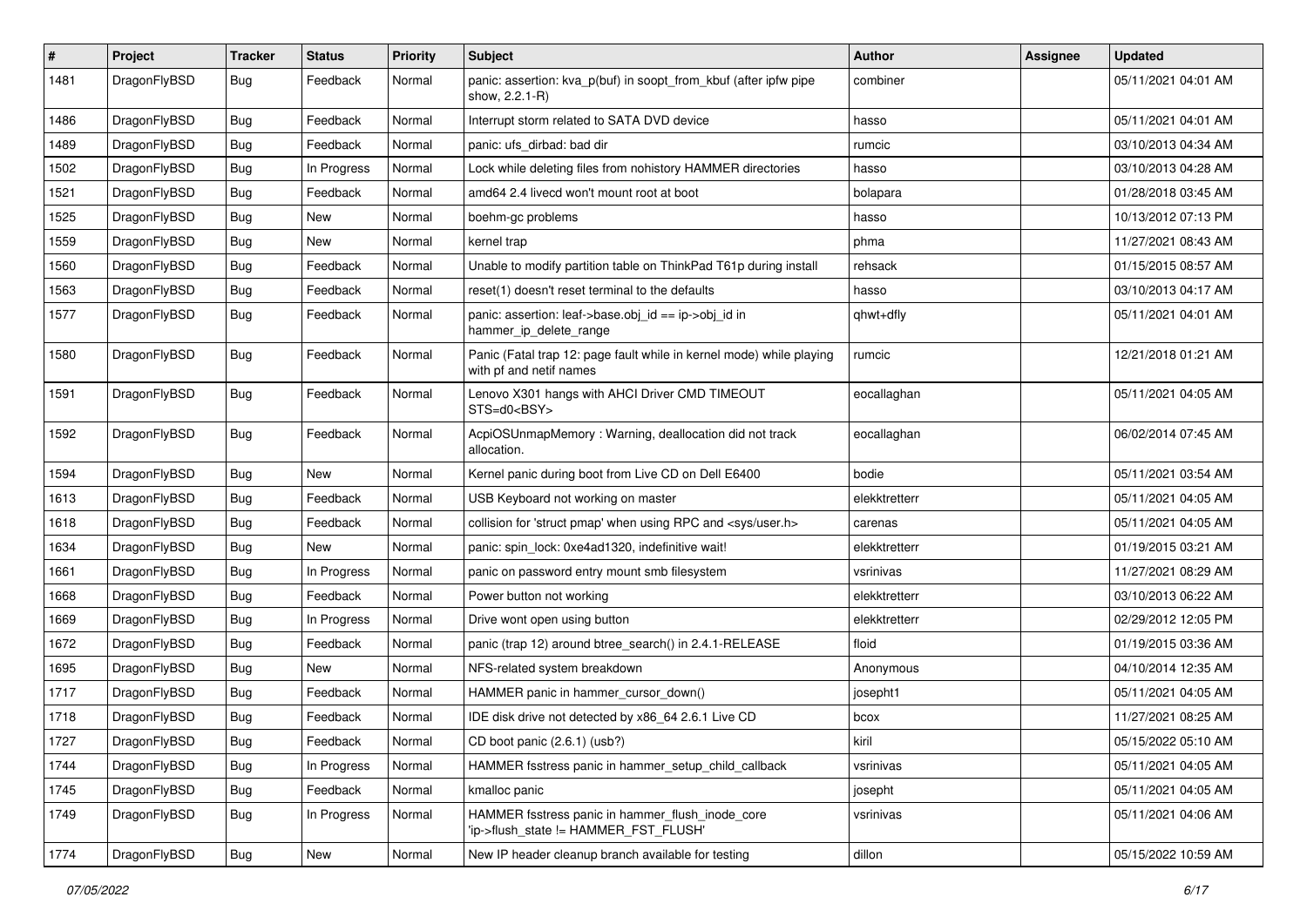| $\vert$ # | Project      | <b>Tracker</b> | <b>Status</b> | <b>Priority</b> | Subject                                                                                                                                                                                           | Author             | Assignee | <b>Updated</b>      |
|-----------|--------------|----------------|---------------|-----------------|---------------------------------------------------------------------------------------------------------------------------------------------------------------------------------------------------|--------------------|----------|---------------------|
| 1786      | DragonFlyBSD | <b>Bug</b>     | <b>New</b>    | Normal          | Calling NULL function pointer initiates panic loop                                                                                                                                                | sjg                |          | 10/11/2010 05:28 PM |
| 1818      | DragonFlyBSD | <b>Bug</b>     | <b>New</b>    | Normal          | panic: Bad tailg NEXT (kqueue issue ?)                                                                                                                                                            | ftigeot            |          | 05/15/2022 11:40 AM |
| 1824      | DragonFlyBSD | Bug            | Feedback      | Normal          | kernel panic, x86, 2.7.3.859.ge5104                                                                                                                                                               | akirchhoff135014   |          | 03/10/2013 07:49 AM |
| 1826      | DragonFlyBSD | Bug            | <b>New</b>    | Normal          | panic during boot: assertion so->so_port  in tcp_input                                                                                                                                            | ftigeot            |          | 05/15/2022 11:05 AM |
| 1836      | DragonFlyBSD | Bug            | <b>New</b>    | Normal          | Incorrect TCP checksum show up in tcpdump                                                                                                                                                         | robgar1            |          | 05/15/2022 11:22 AM |
| 1850      | DragonFlyBSD | <b>Bug</b>     | New           | Normal          | volume-add on hammer root fs panic                                                                                                                                                                | Johannes.Hofmann   |          | 04/18/2019 04:27 AM |
| 1860      | DragonFlyBSD | Bug            | Feedback      | Normal          | Panic while creating UFS fs on vn(4) for initrd                                                                                                                                                   | matthias           |          | 02/29/2012 07:16 AM |
| 1861      | DragonFlyBSD | <b>Bug</b>     | <b>New</b>    | Normal          | panic via kprintf (lockmgr called in a hard section)                                                                                                                                              | vsrinivas          |          | 10/11/2010 12:56 AM |
| 1867      | DragonFlyBSD | Bug            | New           | Normal          | it(4) motherboard and fan problems                                                                                                                                                                | tuxillo            |          | 07/08/2011 10:48 AM |
| 1873      | DragonFlyBSD | <b>Bug</b>     | <b>New</b>    | Normal          | Panic upon usb mouse detach and reattaching                                                                                                                                                       | rumcic             |          | 02/01/2011 09:53 AM |
| 1874      | DragonFlyBSD | <b>Bug</b>     | <b>New</b>    | Normal          | mpd listening on all IPs, accepting only on one                                                                                                                                                   | rumcic             |          | 05/08/2011 01:01 PM |
| 1877      | DragonFlyBSD | Bug            | <b>New</b>    | Normal          | Freeze during 1st hammer cleanup after new install                                                                                                                                                | elekktretterr      |          | 05/15/2022 11:43 AM |
| 1884      | DragonFlyBSD | Bug            | New           | Normal          | System completely freezes while listening music (devbuf: malloc<br>limit exceeded)                                                                                                                | shamaz             |          | 01/24/2011 05:00 PM |
| 1899      | DragonFlyBSD | <b>Bug</b>     | <b>New</b>    | Normal          | Keyboard doesn't work                                                                                                                                                                             | fransm             |          | 05/15/2022 03:32 PM |
| 1907      | DragonFlyBSD | <b>Bug</b>     | <b>New</b>    | Normal          | Hammer crash in hammer flusher flush()                                                                                                                                                            | swildner           |          | 11/11/2010 05:07 AM |
| 1913      | DragonFlyBSD | Bug            | New           | Normal          | panic: assertion: ip->flush state != HAMMER FST FLUSH in<br>hammer flush inode core                                                                                                               | swildner           |          | 11/20/2010 05:27 PM |
| 1916      | DragonFlyBSD | Bug            | <b>New</b>    | Normal          | Constant crashes on x86 64 with UFS                                                                                                                                                               | lentferj           |          | 11/21/2010 07:40 PM |
| 1917      | DragonFlyBSD | Bug            | <b>New</b>    | Normal          | panic: assertion: (RB_EMPTY(&ip->rec_tree) && (ip->flags &<br>HAMMER INODE_XDIRTY) == 0)    (!RB_EMPTY(&ip->rec_tree)<br>&& (ip->flags & HAMMER_INODE_XDIRTY) != 0) in<br>hammer_flush_inode_done | qhwt.dfly          |          | 11/24/2010 03:23 AM |
| 1923      | DragonFlyBSD | <b>Bug</b>     | <b>New</b>    | Normal          | Abysmal NFS performance with IPv6                                                                                                                                                                 | ftigeot            |          | 12/05/2010 09:34 PM |
| 1935      | DragonFlyBSD | Bug            | <b>New</b>    | Normal          | mouse does not work after switching between x and console                                                                                                                                         | shamaz             |          | 12/13/2010 10:06 AM |
| 1939      | DragonFlyBSD | Bug            | <b>New</b>    | Normal          | Panic on nightly build and stress test box                                                                                                                                                        | lentferi           |          | 12/18/2010 08:41 AM |
| 1941      | DragonFlyBSD | Bug            | <b>New</b>    | Normal          | wlan config crash                                                                                                                                                                                 | abandon.every.hope |          | 12/24/2010 07:54 PM |
| 1942      | DragonFlyBSD | Bug            | <b>New</b>    | Normal          | locking against myself in getcacheblk()?                                                                                                                                                          | qhwt.dfly          |          | 05/31/2022 02:15 PM |
| 1943      | DragonFlyBSD | <b>Bug</b>     | <b>New</b>    | Normal          | hammer assertion panic                                                                                                                                                                            | peter              |          | 12/27/2010 12:45 AM |
| 1944      | DragonFlyBSD | Bug            | New           | Normal          | panic: backing_object 0xdea7b258 was somehow re-referenced<br>during collapse!                                                                                                                    | sepherosa          |          | 12/27/2010 02:06 AM |
| 1949      | DragonFlyBSD | <b>Bug</b>     | New           | Normal          | iwn panic                                                                                                                                                                                         | pavalos            |          | 01/30/2011 03:21 AM |
| 1951      | DragonFlyBSD | <b>Bug</b>     | New           | Normal          | dma_timeouts at phyaddr on a good hdd                                                                                                                                                             | peur.neu           |          | 01/04/2011 07:12 AM |
| 1959      | DragonFlyBSD | <b>Bug</b>     | New           | Normal          | DFBSD v2.9.1.422.gc98f2 - Panic during boot - IPv6 and PF                                                                                                                                         | tuxillo            |          | 01/13/2011 03:37 AM |
| 1961      | DragonFlyBSD | <b>Bug</b>     | New           | Normal          | Can't create dump from DDB                                                                                                                                                                        | shamaz             |          | 01/29/2011 09:02 PM |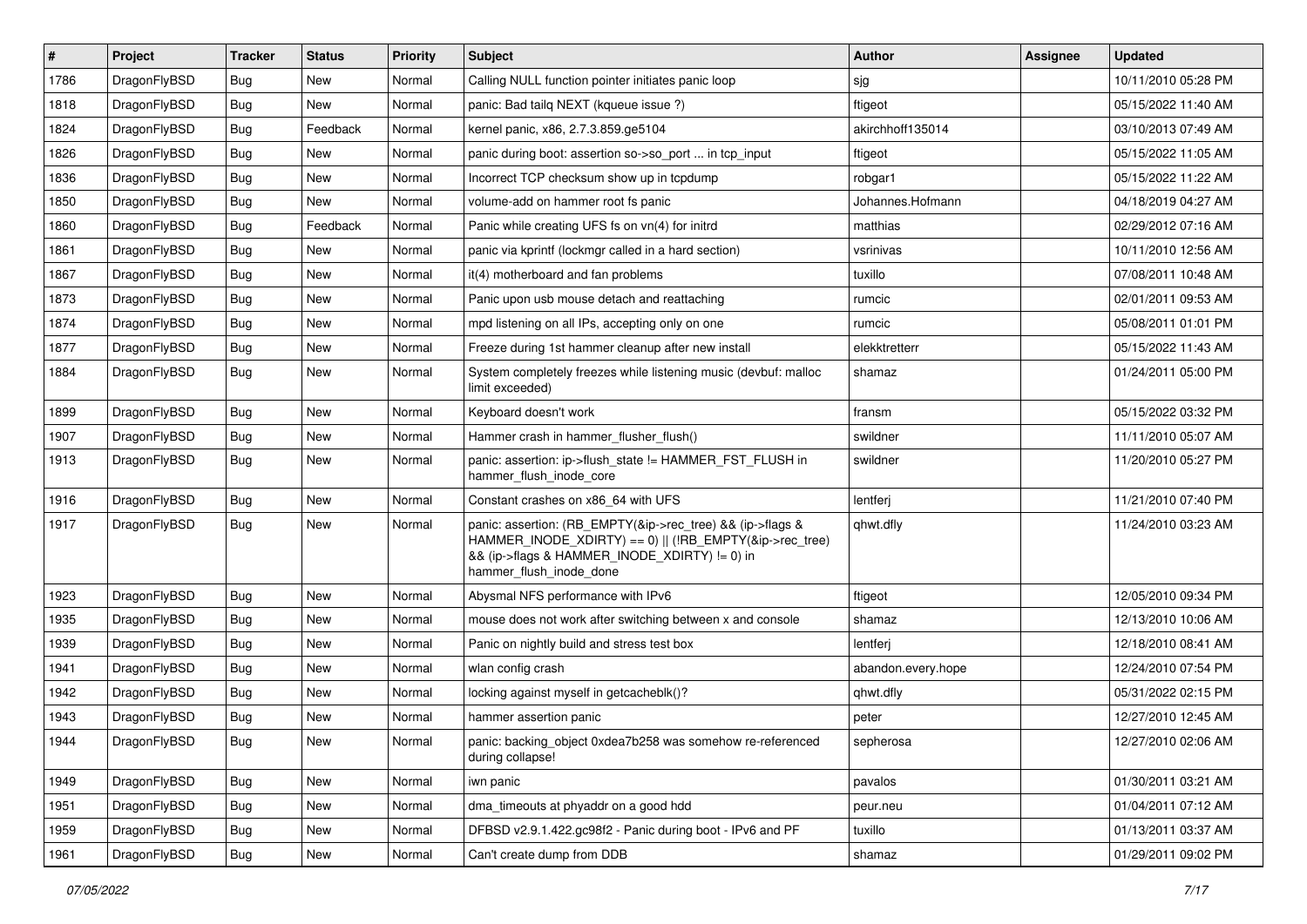| $\pmb{\#}$ | Project      | <b>Tracker</b> | <b>Status</b> | <b>Priority</b> | Subject                                                                        | <b>Author</b>     | Assignee | <b>Updated</b>      |
|------------|--------------|----------------|---------------|-----------------|--------------------------------------------------------------------------------|-------------------|----------|---------------------|
| 1975       | DragonFlyBSD | Bug            | New           | Normal          | Applications seg fault in select() and poll()                                  | rumcic            |          | 05/31/2022 02:58 PM |
| 1984       | DragonFlyBSD | Bug            | New           | Normal          | hammer mount fails after crash - HAMMER: FIFO record bad head<br>signature     | thomas.nikolajsen |          | 03/08/2011 06:57 PM |
| 1990       | DragonFlyBSD | Bug            | <b>New</b>    | Normal          | /mnt too large to mount                                                        | peur.neu          |          | 02/16/2011 11:24 PM |
| 2004       | DragonFlyBSD | <b>Bug</b>     | <b>New</b>    | Normal          | LWKT_WAIT_IPIQ panic                                                           | steve             |          | 03/08/2011 05:46 PM |
| 2008       | DragonFlyBSD | <b>Bug</b>     | New           | Normal          | lwkt setcpu remote: td->td flags 00800621 console flood                        | pavalos           |          | 03/06/2011 09:37 PM |
| 2013       | DragonFlyBSD | Bug            | In Progress   | Normal          | oversized DMA request loop                                                     | josepht           |          | 05/11/2021 04:06 AM |
| 2042       | DragonFlyBSD | Bug            | New           | Normal          | kernel panic, when run boot0cfg                                                | sepherosa         |          | 05/31/2022 03:01 PM |
| 2045       | DragonFlyBSD | Bug            | <b>New</b>    | Normal          | ral(4): Fatal trap 12: page fault while in kernel mode (two panics)            | herrgard          |          | 11/03/2011 05:34 PM |
| 2048       | DragonFlyBSD | Bug            | <b>New</b>    | Normal          | panic: ffs_sync: rofs mod                                                      | pavalos           |          | 04/12/2011 05:45 AM |
| 2051       | DragonFlyBSD | <b>Bug</b>     | New           | Normal          | No ipv6 lan route entry created on 2.10                                        | ftigeot           |          | 04/21/2011 10:37 AM |
| 2052       | DragonFlyBSD | <b>Bug</b>     | <b>New</b>    | Normal          | Kernel panic: CPU APIC ID out of range                                         | Anonymous         |          | 05/02/2011 11:06 AM |
| 2055       | DragonFlyBSD | Bug            | New           | Normal          | $ssh + IPV6 + bridge \Rightarrow connection freezes$                           | steve             |          | 04/24/2011 07:13 PM |
| 2061       | DragonFlyBSD | Bug            | <b>New</b>    | Normal          | USB keyboard boot panic                                                        | sjg               |          | 05/04/2012 12:20 AM |
| 2067       | DragonFlyBSD | Bug            | New           | Normal          | sound/pcm: "play interrupt timeout, channel dead"                              | matthiasr         |          | 05/11/2021 03:55 AM |
| 2072       | DragonFlyBSD | <b>Bug</b>     | New           | Normal          | Fatal trap 12: stopped at lwkt_send_ipiq3                                      | rumcic            |          | 05/17/2011 04:12 AM |
| 2075       | DragonFlyBSD | Bug            | New           | Normal          | pflogd on x86 64                                                               | fanch             |          | 05/16/2011 04:04 PM |
| 2077       | DragonFlyBSD | <b>Bug</b>     | <b>New</b>    | Normal          | USB devices conflicting                                                        | srussell          |          | 05/17/2011 05:12 PM |
| 2078       | DragonFlyBSD | Bug            | New           | Normal          | DFBSD i386 v2.11.0.201.g3ed2f - Panic during installworld into a<br>vn0 device | tuxillo           |          | 05/19/2011 07:50 PM |
| 2080       | DragonFlyBSD | Bug            | New           | Normal          | panic: lockmgr thrd_sleep: called from interrupt, ipi, or hard code<br>section | rumcic            |          | 05/30/2011 05:06 PM |
| 2081       | DragonFlyBSD | Bug            | Feedback      | Normal          | Panic on device "detach" / "failure"                                           | vsrinivas         |          | 02/29/2012 07:11 AM |
| 2082       | DragonFlyBSD | Bug            | New           | Normal          | dfbsd 2.10.1 amd64 - mc port build error with 'bmake bin-install'              | sun-doctor        |          | 05/25/2011 07:18 PM |
| 2084       | DragonFlyBSD | Bug            | New           | Normal          | DFBSD v2.11.0.242.g4d317 - panic: zone: entry not free                         | tuxillo           |          | 07/03/2012 01:23 AM |
| 2085       | DragonFlyBSD | Bug            | New           | Normal          | panic: assertion: (m->flags & PG_MAPPED) == 0 in<br>vm_page_free_toq           | vsrinivas         |          | 06/10/2011 07:48 AM |
| 2090       | DragonFlyBSD | Bug            | Feedback      | Normal          | snd_hda does not support headphone automute                                    | justin            |          | 03/29/2012 08:03 PM |
| 2094       | DragonFlyBSD | <b>Bug</b>     | New           | Normal          | Segfault when gdb printing backtrace from core dump                            | greenrd           |          | 06/25/2011 04:14 PM |
| 2098       | DragonFlyBSD | Submit         | New           | Normal          | [PATCH] correct ath man page example<br>(/usr/src/share/man/man4/ath.4)        | nobody            |          | 11/15/2011 12:27 AM |
| 2099       | DragonFlyBSD | <b>Bug</b>     | New           | Normal          | page fault panic in vm system                                                  | pavalos           |          | 07/10/2011 08:51 AM |
| 2104       | DragonFlyBSD | Bug            | New           | Normal          | network configuration seg. fault on install CD                                 | navratil          |          | 07/26/2011 07:55 AM |
| 2107       | DragonFlyBSD | Bug            | New           | Normal          | 2.10.1 sata dvd drive issue                                                    | ausppc            |          | 07/31/2011 08:41 PM |
| 2115       | DragonFlyBSD | Bug            | New           | Normal          | [msk] system freeze after receive some paquet                                  | bsdsx             |          | 08/22/2011 10:22 AM |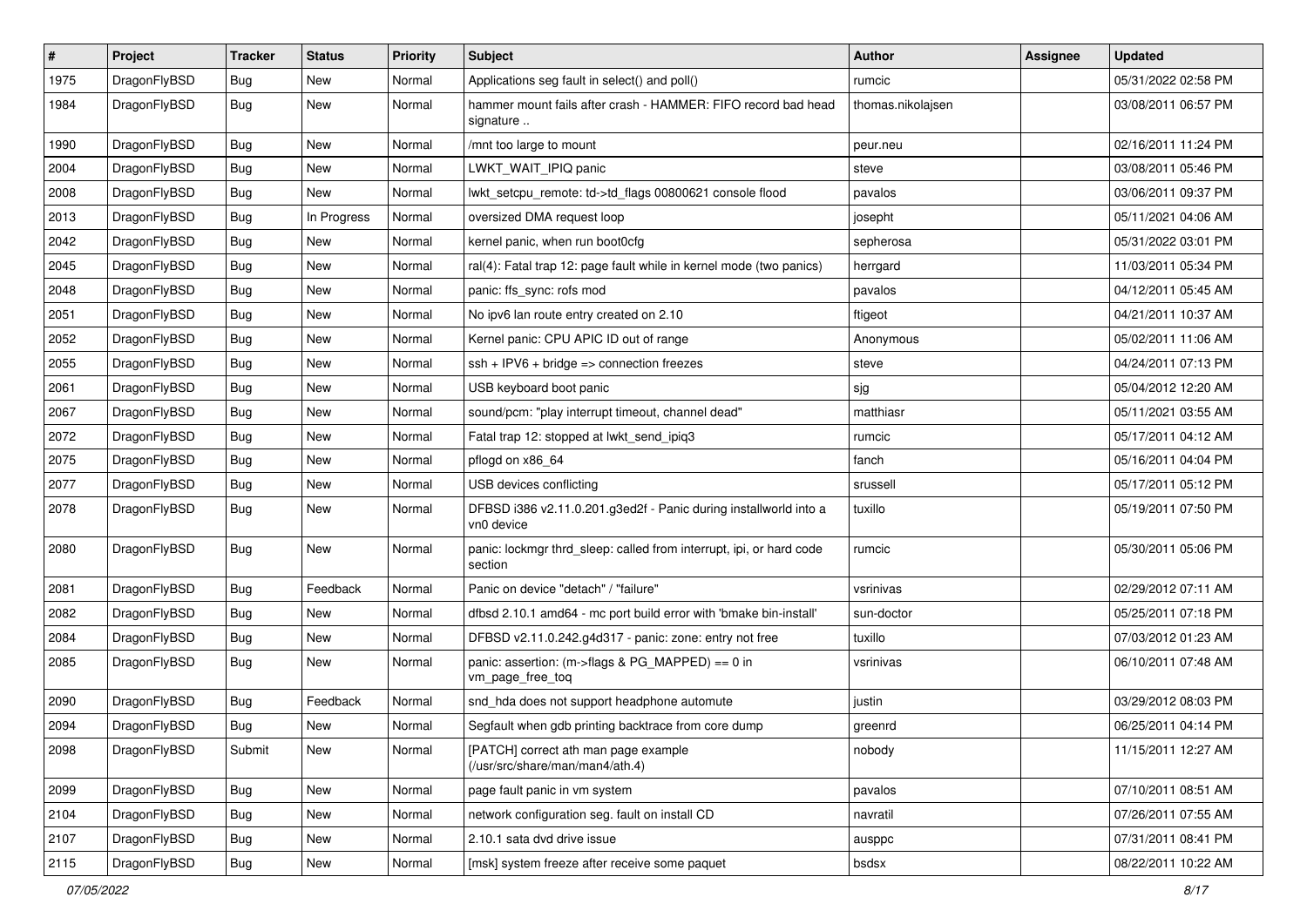| $\pmb{\#}$ | Project      | <b>Tracker</b> | <b>Status</b> | <b>Priority</b> | Subject                                                                                                    | <b>Author</b> | Assignee | <b>Updated</b>      |
|------------|--------------|----------------|---------------|-----------------|------------------------------------------------------------------------------------------------------------|---------------|----------|---------------------|
| 2122       | DragonFlyBSD | Submit         | New           | Normal          | [Review] Fixes to the VFS layer                                                                            | ftigeot       |          | 05/31/2022 03:25 PM |
| 2123       | DragonFlyBSD | Bug            | <b>New</b>    | Normal          | hammer is losing files                                                                                     | schmir        |          | 08/30/2011 07:56 PM |
| 2124       | DragonFlyBSD | Bug            | New           | Normal          | getty repeating too quickly on port /dev/ttyv0                                                             | sgeorge.ml    |          | 09/01/2011 04:28 AM |
| 2125       | DragonFlyBSD | Bug            | New           | Normal          | Weird garbage in dmesg                                                                                     | herrgard      |          | 08/30/2011 08:04 PM |
| 2129       | DragonFlyBSD | Bug            | <b>New</b>    | Normal          | DFBSD v2.11.0.661.gf9438 i386 - panic: lockmgr thrd_sleep                                                  | tuxillo       |          | 09/05/2011 09:49 AM |
| 2136       | DragonFlyBSD | Bug            | New           | Normal          | socketpair() doesn't free file descriptors on copyout failure                                              | vsrinivas     |          | 04/05/2013 09:13 AM |
| 2138       | DragonFlyBSD | Bug            | <b>New</b>    | Normal          | > 100% CPU usage                                                                                           | robin.carey1  |          | 09/26/2011 12:20 PM |
| 2153       | DragonFlyBSD | Bug            | <b>New</b>    | Normal          | Too many unuseful warnings at boot                                                                         | juanfra684    |          | 10/18/2011 10:16 PM |
| 2154       | DragonFlyBSD | Bug            | <b>New</b>    | Normal          | vkernel copyout() doesn't return EFAULT on error                                                           | vsrinivas     |          | 10/20/2011 03:53 AM |
| 2158       | DragonFlyBSD | Bug            | <b>New</b>    | Normal          | iwn panics with assertion on boot.                                                                         | eocallaghan   |          | 10/24/2011 04:13 PM |
| 2161       | DragonFlyBSD | Bug            | New           | Normal          | Outdated xorg.conf file gets installed into etc and screws up mouse                                        | eocallaghan   |          | 10/27/2011 01:51 PM |
| 2164       | DragonFlyBSD | Bug            | <b>New</b>    | Normal          | panic on reboot from usb.                                                                                  | eocallaghan   |          | 10/27/2011 09:29 AM |
| 2166       | DragonFlyBSD | Bug            | New           | Normal          | DFBSD v2.13.0.109.g05b9d - Strange lockups                                                                 | tuxillo       |          | 10/29/2011 11:20 AM |
| 2167       | DragonFlyBSD | Bug            | <b>New</b>    | Normal          | shutdown/reboot fails after uptime msq                                                                     | marino        |          | 11/28/2011 03:01 AM |
| 2171       | DragonFlyBSD | Bug            | New           | Normal          | DFBSD v2.13.0.151.gdc8442 - panic: assertion "(*ptep &<br>$(PG_MANAGED PG_V)$ == PG_V"                     | tuxillo       |          | 11/04/2011 05:06 PM |
| 2182       | DragonFlyBSD | Bug            | <b>New</b>    | Normal          | if msk PHY FIFO underrun/overflow                                                                          | nonsolosoft   |          | 09/03/2012 06:39 AM |
| 2199       | DragonFlyBSD | Bug            | <b>New</b>    | Normal          | screen segfaults if utmpx isn't present                                                                    | pavalos       |          | 11/15/2011 10:52 PM |
| 2210       | DragonFlyBSD | Bug            | New           | Normal          | Bugtracker cannot assign default project for new users                                                     | ahuete.devel  |          | 11/17/2011 11:30 AM |
| 2224       | DragonFlyBSD | Bug            | New           | Normal          | v2.13.0.291.gaa7ec - Panic on fq while installing world                                                    | tuxillo       |          | 11/18/2011 01:40 AM |
| 2245       | DragonFlyBSD | Bug            | New           | Normal          | panic: assertion "ref < &td->td_toks_end" failed in lwkt_gettoken at<br>/usr/src/sys/kern/lwkt_token.c:588 | juanfra684    |          | 11/22/2011 07:41 PM |
| 2248       | DragonFlyBSD | Bug            | <b>New</b>    | Normal          | sysctl panic                                                                                               | pavalos       |          | 11/23/2011 06:23 PM |
| 2250       | DragonFlyBSD | Bug            | <b>New</b>    | Normal          | Kernel panic                                                                                               | adamk         |          | 11/23/2018 01:10 AM |
| 2254       | DragonFlyBSD | Bug            | New           | Normal          | panic: assertion "ref < &td->td_toks_end" failed in lwkt_gettoken at<br>/usr/src/sys/kern/lwkt_token.c:588 | eocallaghan   |          | 12/05/2011 10:21 PM |
| 2282       | DragonFlyBSD | Bug            | In Progress   | Normal          | gdb segfaults with certain corefiles                                                                       | tuxillo       |          | 01/18/2012 04:40 PM |
| 2283       | DragonFlyBSD | Bug            | <b>New</b>    | Normal          | DFBSD DragonFly v2.13.0.957.g4f459 - pmap_release: page<br>should already be gone 0xc27120bc               | tuxillo       |          | 01/23/2012 03:03 AM |
| 2287       | DragonFlyBSD | <b>Bug</b>     | New           | Normal          | HAMMER(ROOT) Illegal UNDO TAIL signature at<br>300000001967c000                                            | y0n3t4n1      |          | 11/07/2018 01:22 AM |
| 2288       | DragonFlyBSD | Bug            | Feedback      | Normal          | Random IO performance loss introduced since January 1st                                                    | lentferj      |          | 01/23/2013 04:21 PM |
| 2292       | DragonFlyBSD | Bug            | New           | Normal          | re interface with jumbo frames (mtu larger than 1500) hangs after<br>some traffic                          | Anonymous     |          | 01/31/2012 12:11 AM |
| 2297       | DragonFlyBSD | <b>Bug</b>     | New           | Normal          | strange NFS (client) error messages / problems                                                             | Anonymous     |          | 02/19/2012 02:59 PM |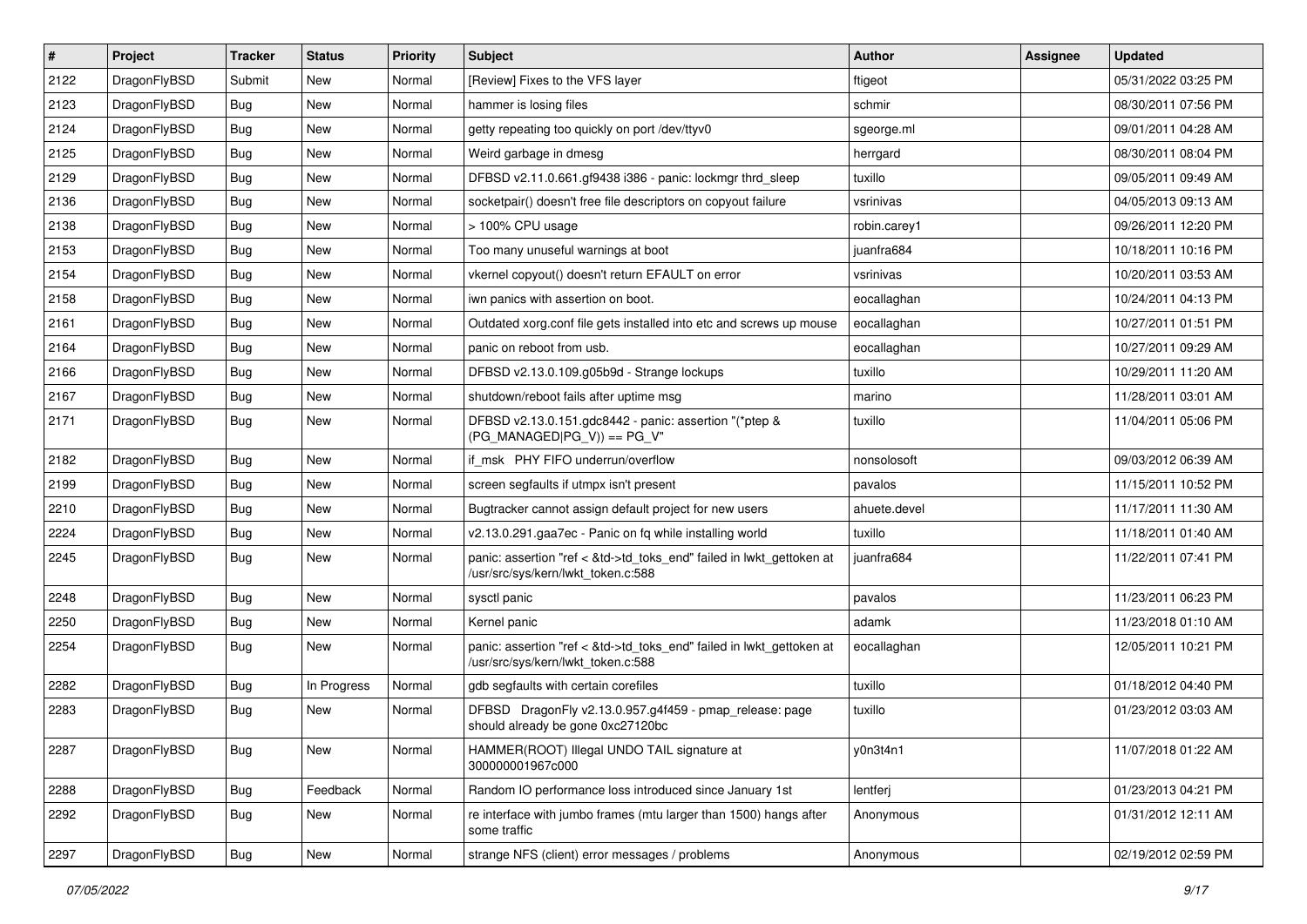| $\vert$ # | <b>Project</b> | <b>Tracker</b> | <b>Status</b> | <b>Priority</b> | <b>Subject</b>                                                                         | Author            | Assignee | <b>Updated</b>      |
|-----------|----------------|----------------|---------------|-----------------|----------------------------------------------------------------------------------------|-------------------|----------|---------------------|
| 2306      | DragonFlyBSD   | Bug            | <b>New</b>    | Normal          | a crash starts the kernel debugger in text mode, but just reboots in X                 | phma              |          | 02/11/2012 08:02 PM |
| 2308      | DragonFlyBSD   | Bug            | New           | Normal          | System freeze when unloading snd hda                                                   | jaydg             |          | 02/19/2012 07:15 AM |
| 2311      | DragonFlyBSD   | <b>Bug</b>     | <b>New</b>    | Normal          | Xorg crash having something to do with drm                                             | phma              |          | 02/22/2012 09:59 AM |
| 2316      | DragonFlyBSD   | Bug            | New           | Normal          | Ungraceful invalid password handling for adding a new user in the<br>installer         | rune              |          | 04/27/2012 11:23 PM |
| 2319      | DragonFlyBSD   | <b>Bug</b>     | <b>New</b>    | Normal          | crypt/passwd forward compat                                                            | c.turner1         |          | 02/28/2012 12:39 PM |
| 2324      | DragonFlyBSD   | Bug            | <b>New</b>    | Normal          | natacotrol support > 2TB not working even after the ftigeot patch                      | zenny             |          | 03/03/2012 01:00 AM |
| 2329      | DragonFlyBSD   | Bug            | New           | Normal          | ibm x3550 & acpi                                                                       | ano               |          | 06/03/2014 11:37 AM |
| 2331      | DragonFlyBSD   | <b>Bug</b>     | New           | Normal          | reading mouse mode from unopen file descriptor hangs mouse<br>driver                   | phma              |          | 03/14/2012 09:43 AM |
| 2345      | DragonFlyBSD   | Bug            | In Progress   | Normal          | DFBSD v3.1.0.457.gd679f - NFS panic on diskless station                                | tuxillo           |          | 04/07/2012 05:22 PM |
| 2351      | DragonFlyBSD   | Bug            | In Progress   | Normal          | DFBSD v3.1.0.579.g44ccf - Stuck during startup, random freezes                         | tuxillo           |          | 04/24/2012 08:21 AM |
| 2360      | DragonFlyBSD   | <b>Bug</b>     | In Progress   | Normal          | Wishlist: virtio driver import                                                         | vsrinivas         |          | 06/04/2022 04:16 AM |
| 2369      | DragonFlyBSD   | Bug            | New           | Normal          | panic: Bad link elm 0xffffffe07edf6068 next->prev != elm                               | jaydg             |          | 08/15/2012 03:04 AM |
| 2371      | DragonFlyBSD   | Bug            | New           | Normal          | Timezone problem with America/Sao Paulo                                                | raitech           |          | 05/17/2012 01:42 PM |
| 2387      | DragonFlyBSD   | Bug            | New           | Normal          | hammer ignores -t during dedup                                                         | phma              |          | 06/17/2012 12:30 PM |
| 2389      | DragonFlyBSD   | <b>Bug</b>     | <b>New</b>    | Normal          | computer crashed while listing processes                                               | phma              |          | 06/18/2012 02:49 PM |
| 2412      | DragonFlyBSD   | Bug            | New           | Normal          | wlan0 fails to get address via dhclient                                                | nonsolosoft       |          | 08/30/2012 05:55 AM |
| 2414      | DragonFlyBSD   | Bug            | In Progress   | Normal          | Lenovo S10 acpi freeze (not new)                                                       | davshao           |          | 05/11/2021 04:13 AM |
| 2430      | DragonFlyBSD   | Bug            | New           | Normal          | Alternate Password Hash method                                                         | robin.carey1      |          | 10/07/2012 06:28 AM |
| 2434      | DragonFlyBSD   | <b>Bug</b>     | New           | Normal          | BTX Halted - Boot fails on USB/GUI                                                     | lucmv             |          | 10/17/2012 08:12 PM |
| 2436      | DragonFlyBSD   | Bug            | <b>New</b>    | Normal          | panic: assertion "lp->lwp_qcpu == dd->cpuid" failed in<br>dfly_acquire_curproc         | thomas.nikolajsen |          | 01/23/2013 11:07 AM |
| 2444      | DragonFlyBSD   | Bug            | <b>New</b>    | Normal          | Crash during Hammer overnight cleanup                                                  | justin            |          | 11/04/2012 07:58 AM |
| 2453      | DragonFlyBSD   | <b>Bug</b>     | New           | Normal          | panic: assertion "gd->gd_spinlocks == 0" failed                                        | Johannes.Hofmann  |          | 11/12/2012 12:54 PM |
| 2459      | DragonFlyBSD   | Bug            | Feedback      | Normal          | apic problems with HP Probook 4510s                                                    | thowe             |          | 11/27/2021 08:22 AM |
| 2473      | DragonFlyBSD   | Bug            | New           | Normal          | Kernel crash when trying to up the wpi0 device (Dfly<br>v3.3.0.758.g47388-DEVELOPMENT) | tomaz             |          | 02/24/2014 08:50 AM |
| 2489      | DragonFlyBSD   | <b>Bug</b>     | <b>New</b>    | Normal          | nmalloc doesn't cache VA for allocations > 8KB                                         | vsrinivas         |          | 06/10/2014 05:51 AM |
| 2490      | DragonFlyBSD   | Bug            | <b>New</b>    | Normal          | nmalloc should color addresses to avoid cache bank conflictsw                          | vsrinivas         |          | 06/10/2014 05:51 AM |
| 2493      | DragonFlyBSD   | <b>Bug</b>     | <b>New</b>    | Normal          | vidcontrol: invalid video mode name                                                    | Svarov            |          | 01/24/2013 09:55 AM |
| 2498      | DragonFlyBSD   | <b>Bug</b>     | <b>New</b>    | Normal          | DFBSD v3.2.2-RELEASE - LIST_FIRST(&bp->b_dep) == NULL"<br>failed in vfs vmio release   | tuxillo           |          | 05/31/2022 04:09 PM |
| 2509      | DragonFlyBSD   | Bug            | <b>New</b>    | Normal          | Redefinition of DIRBLKSIZ in restore(8)                                                | swildner          |          | 06/04/2022 04:40 AM |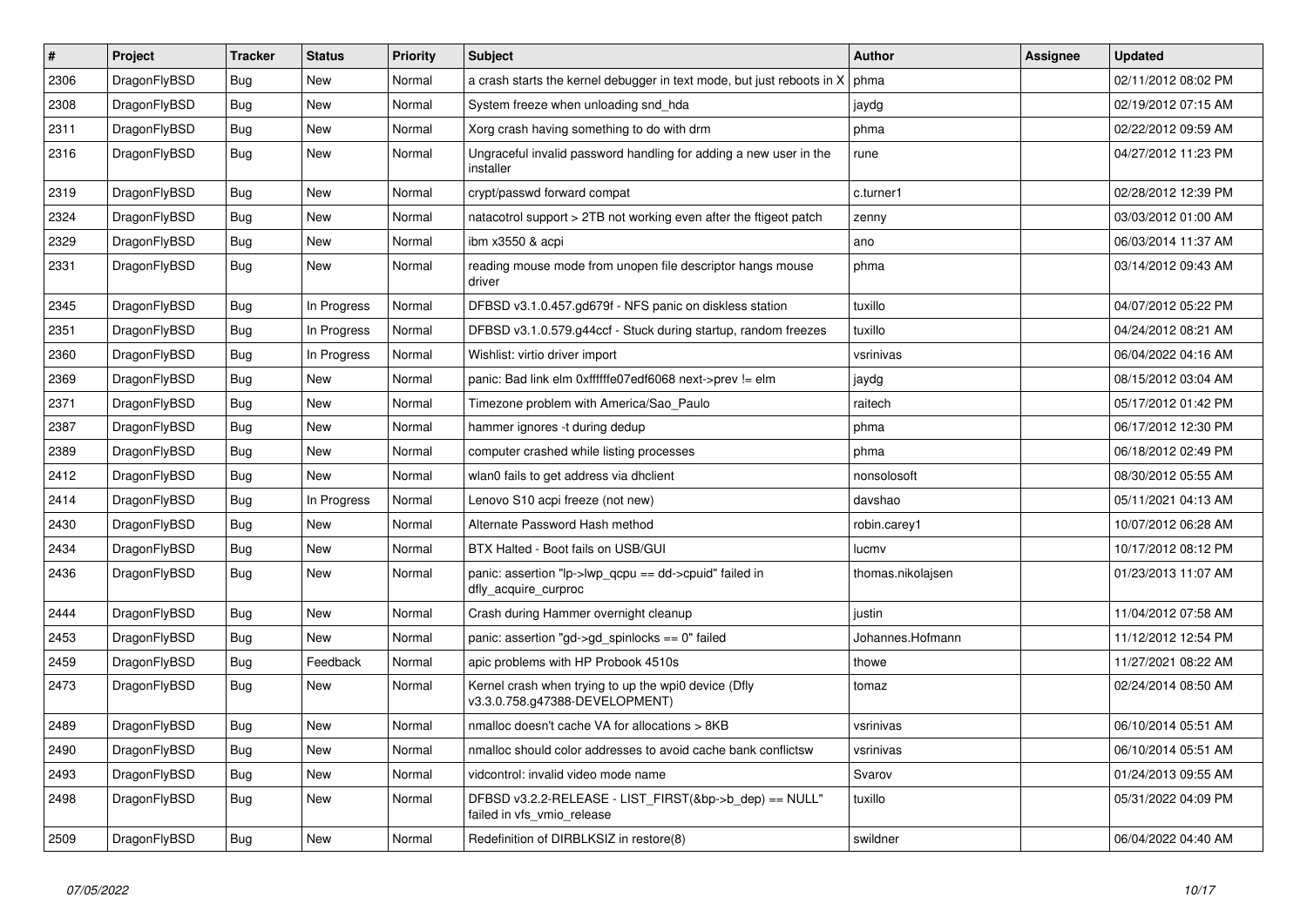| $\sharp$ | Project      | <b>Tracker</b> | <b>Status</b> | <b>Priority</b> | Subject                                                                                                                      | <b>Author</b>     | Assignee | <b>Updated</b>      |
|----------|--------------|----------------|---------------|-----------------|------------------------------------------------------------------------------------------------------------------------------|-------------------|----------|---------------------|
| 2520     | DragonFlyBSD | Bug            | New           | Normal          | panic: assertion "IS_SERIALIZED((ifp->if_serializer))" failed in<br>if_default_serialize_assert at /usr/src/sys/net/if.c:437 | ano               |          | 03/09/2013 12:14 AM |
| 2526     | DragonFlyBSD | Bug            | <b>New</b>    | Normal          | hammer cleanup doesn't run on first day of DST                                                                               | pavalos           |          | 10/18/2016 05:28 PM |
| 2531     | DragonFlyBSD | Bug            | New           | Normal          | camcontrol fails to disable APM                                                                                              | m.lombardi85      |          | 03/23/2013 12:28 PM |
| 2535     | DragonFlyBSD | Bug            | <b>New</b>    | Normal          | Imap processes apparentlt blocked on disk I/O                                                                                | ftigeot           |          | 04/02/2013 09:31 AM |
| 2544     | DragonFlyBSD | Bug            | New           | Normal          | live DVD system boot (menu option 1) caused db> prompt on<br>PE1950                                                          | estrabd           |          | 05/11/2021 03:54 AM |
| 2556     | DragonFlyBSD | Bug            | Feedback      | Normal          | DragonFly v3.5.0.81.gd3479 - Process signal weirdness                                                                        | tuxillo           |          | 12/17/2013 03:48 PM |
| 2557     | DragonFlyBSD | Bug            | <b>New</b>    | Normal          | stock 3.4.1 kernel halts during booting if dm and dm_target_crypt<br>are loaded and RAID controller is present               | phma              |          | 05/12/2013 10:38 PM |
| 2565     | DragonFlyBSD | Bug            | New           | Normal          | "ifconfig ix0 up" panic                                                                                                      | Itpig402a         |          | 06/03/2013 05:46 AM |
| 2568     | DragonFlyBSD | Bug            | <b>New</b>    | Normal          | AHCI panic                                                                                                                   | josepht           |          | 06/07/2013 05:52 PM |
| 2569     | DragonFlyBSD | Bug            | <b>New</b>    | Normal          | ctime NFS                                                                                                                    | ferney            |          | 08/11/2013 04:35 AM |
| 2586     | DragonFlyBSD | Bug            | New           | Normal          | pf: "modulate" state seems problematic                                                                                       | srussell          |          | 09/25/2013 07:36 PM |
| 2587     | DragonFlyBSD | Bug            | New           | Normal          | SATA DVD writer not detected by DragonFly                                                                                    | srussell          |          | 09/04/2020 08:55 AM |
| 2595     | DragonFlyBSD | Bug            | <b>New</b>    | Normal          | DragonFly 3.4.3 crashes on SUN Blade X6250 with Qlogic ISP 2432<br>FC card                                                   | Turvamies         |          | 10/07/2013 11:53 AM |
| 2598     | DragonFlyBSD | Bug            | New           | Normal          | i386 via USB Booting                                                                                                         | mbzadegan         |          | 10/21/2013 02:28 AM |
| 2604     | DragonFlyBSD | Bug            | <b>New</b>    | Normal          | dell laptop does not boot with LATEST                                                                                        | isenmann          |          | 11/20/2013 02:07 AM |
| 2609     | DragonFlyBSD | Bug            | New           | Normal          | master: panic: assertion<br>"LWKT_TOKEN_HELD_ANY(vm_object_token(object))" failed in<br>swp_pager_lookup                     | thomas.nikolajsen |          | 11/28/2013 11:36 AM |
| 2611     | DragonFlyBSD | Bug            | New           | Normal          | Change in IP address results in network not working                                                                          | phma              |          | 12/05/2013 07:55 PM |
| 2617     | DragonFlyBSD | Bug            | Feedback      | Normal          | Possible issue with wireless mouse on 3.6 release                                                                            | FilippoMo         |          | 01/14/2015 03:42 PM |
| 2618     | DragonFlyBSD | Bug            | <b>New</b>    | Normal          | mouse problem on RELEASE-3_6_0                                                                                               | FilippoMo         |          | 12/20/2013 03:26 AM |
| 2619     | DragonFlyBSD | Bug            | New           | Normal          | DragonFly 3.6 can't be installed on a 6TB volume                                                                             | ftigeot           |          | 02/23/2014 11:55 PM |
| 2620     | DragonFlyBSD | Bug            | <b>New</b>    | Normal          | moused problem                                                                                                               | FilippoMo         |          | 12/20/2013 10:32 AM |
| 2621     | DragonFlyBSD | Bug            | New           | Normal          | core dump using cdrom                                                                                                        | nonsolosoft       |          | 12/27/2013 12:43 AM |
| 2622     | DragonFlyBSD | Bug            | <b>New</b>    | Normal          | VAIO FIT15E fn keys support                                                                                                  | nonsolosoft       |          | 12/31/2013 01:31 AM |
| 2626     | DragonFlyBSD | <b>Bug</b>     | <b>New</b>    | Normal          | iwn driver drops with error: "firmware error 'iwn intr: fatal firmware<br>error""                                            | rodyaj            |          | 01/09/2014 05:50 AM |
| 2629     | DragonFlyBSD | <b>Bug</b>     | <b>New</b>    | Normal          | Replace gcc44 with llvm34, clang34, and libc++                                                                               | tuxillo           |          | 06/02/2014 02:30 PM |
| 2630     | DragonFlyBSD | Bug            | New           | Normal          | Bring in latest iconv fixes from FreeBSD10 as well as csmapper<br>updates                                                    | tuxillo           |          | 05/11/2021 03:54 AM |
| 2641     | DragonFlyBSD | Bug            | New           | Normal          | Panic when loading natapci as module                                                                                         | tuxillo           |          | 05/11/2021 03:54 AM |
| 2644     | DragonFlyBSD | <b>Bug</b>     | Feedback      | Normal          | 3.6.0-REL trap 9 on boot                                                                                                     | memmerto          |          | 11/27/2021 08:08 AM |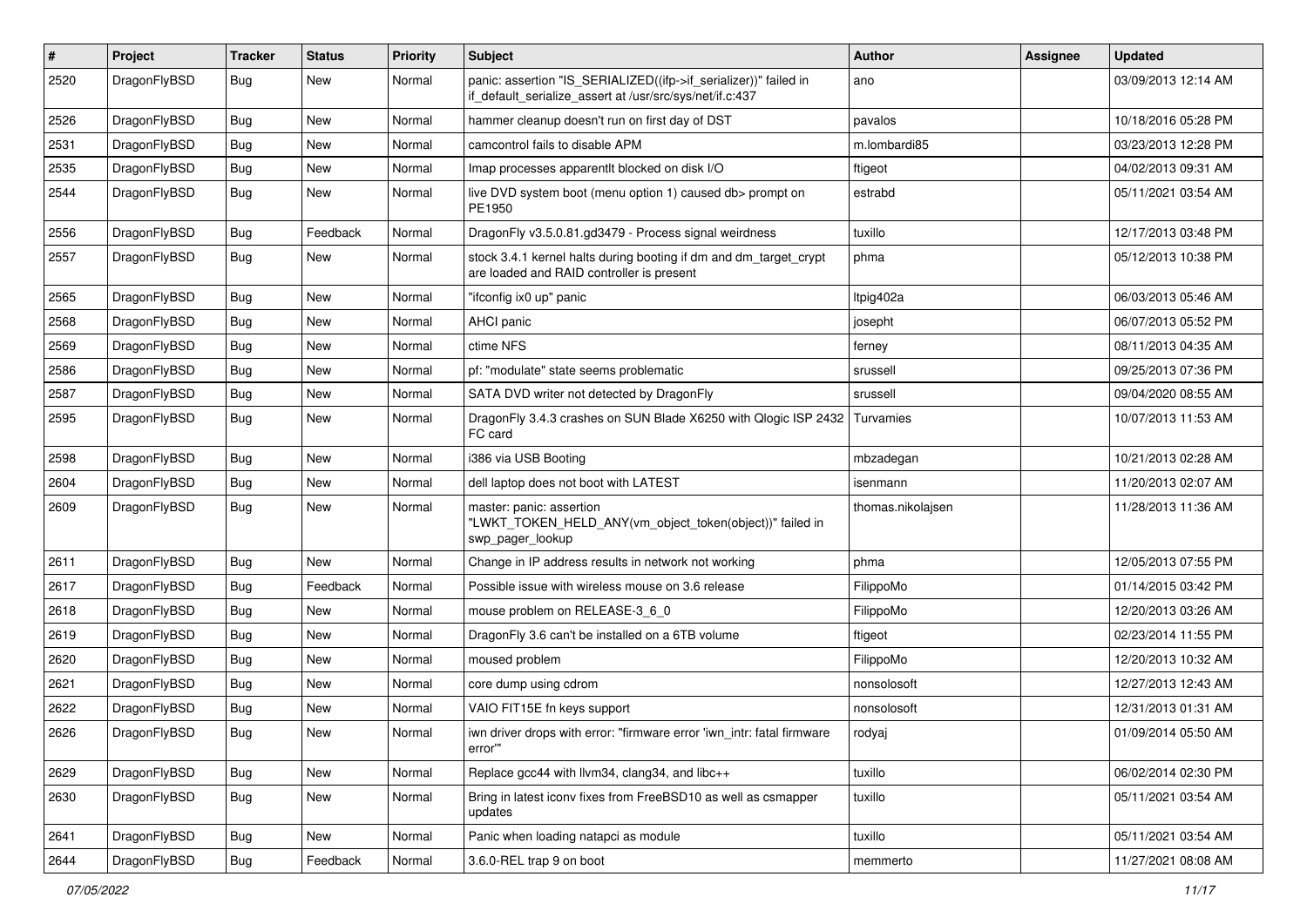| $\sharp$ | Project      | <b>Tracker</b> | <b>Status</b> | <b>Priority</b> | Subject                                                                                                              | <b>Author</b>    | Assignee | <b>Updated</b>      |
|----------|--------------|----------------|---------------|-----------------|----------------------------------------------------------------------------------------------------------------------|------------------|----------|---------------------|
| 2645     | DragonFlyBSD | <b>Bug</b>     | <b>New</b>    | Normal          | panic with dsched fq and ioprio                                                                                      | jyoung15         |          | 02/20/2014 07:29 AM |
| 2647     | DragonFlyBSD | <b>Bug</b>     | <b>New</b>    | Normal          | HAMMER panic on 3.6.0                                                                                                | tuxillo          |          | 05/11/2021 03:54 AM |
| 2652     | DragonFlyBSD | <b>Bug</b>     | New           | Normal          | 189a0ff3761b47  ix: Implement MSI-X support locks up Lenovo<br>S10 Intel Atom n270                                   | davshao          |          | 05/14/2014 01:55 AM |
| 2674     | DragonFlyBSD | Bug            | <b>New</b>    | Normal          | <b>GPT Support</b>                                                                                                   | ftigeot          |          | 12/28/2015 02:54 PM |
| 2687     | DragonFlyBSD | <b>Bug</b>     | <b>New</b>    | Normal          | natacontrol software RAID in installer                                                                               | csmelosky        |          | 06/22/2014 12:03 PM |
| 2688     | DragonFlyBSD | <b>Bug</b>     | <b>New</b>    | Normal          | 67613368bdda7 Fix wrong checks for U4B presence Asrock Z77M<br>difficulty detecting USB keyboard                     | davshao          |          | 06/28/2014 07:08 PM |
| 2708     | DragonFlyBSD | <b>Bug</b>     | <b>New</b>    | Normal          | unable to send TCP nor UDP on age(4) interface                                                                       | dermiste         |          | 05/11/2021 03:54 AM |
| 2712     | DragonFlyBSD | <b>Bug</b>     | New           | Normal          | connect(2) returns EINVAL when retrying after ECONNREFUSED                                                           | jorisgio         |          | 08/14/2014 05:31 PM |
| 2731     | DragonFlyBSD | <b>Bug</b>     | In Progress   | Normal          | Screen full of random colors when starting Xorg with Intel Haswell<br>HD Graphics P4600                              | jkatzmaier       |          | 11/12/2014 04:08 PM |
| 2738     | DragonFlyBSD | <b>Bug</b>     | New           | Normal          | Hammer: Strange behavior when trying to recover old version of<br>moved file                                         | roland           |          | 11/20/2014 08:02 AM |
| 2788     | DragonFlyBSD | Bug            | <b>New</b>    | Normal          | ioctl GSLICEINFO: Not working for vnode slice                                                                        | mneumann         |          | 02/12/2015 07:49 AM |
| 2799     | DragonFlyBSD | <b>Bug</b>     | <b>New</b>    | Normal          | Fatal trap 12 caused by moused(8) -p /dev/cual0                                                                      | opvalues         |          | 03/04/2015 11:01 PM |
| 2802     | DragonFlyBSD | <b>Bug</b>     | <b>New</b>    | Normal          | USB Wifi urtwn0 crash from cd boot                                                                                   | opvalues         |          | 03/10/2015 01:07 AM |
| 2803     | DragonFlyBSD | <b>Bug</b>     | <b>New</b>    | Normal          | HAMMER: Warning: UNDO area too small!                                                                                | ftigeot          |          | 03/11/2015 03:42 PM |
| 2806     | DragonFlyBSD | <b>Bug</b>     | <b>New</b>    | Normal          | failed to configure a link-local address on ath0 (errno = 22)                                                        | Chingyuan        |          | 05/25/2021 01:00 AM |
| 2808     | DragonFlyBSD | <b>Bug</b>     | New           | Normal          | X freeze by switching between X and VT - results in black screen                                                     | lukesky333       |          | 05/11/2021 03:55 AM |
| 2809     | DragonFlyBSD | <b>Bug</b>     | <b>New</b>    | Normal          | hammer mirror-stream                                                                                                 | masu             |          | 04/10/2015 12:33 AM |
| 2812     | DragonFlyBSD | <b>Bug</b>     | <b>New</b>    | Normal          | Panic on Intel DE3815TYKHE                                                                                           | tmorp            |          | 05/14/2015 03:14 PM |
| 2816     | DragonFlyBSD | <b>Bug</b>     | <b>New</b>    | Normal          | A multitasking process being debugged can get stuck                                                                  | phma             |          | 05/19/2015 03:57 AM |
| 2820     | DragonFlyBSD | Bug            | <b>New</b>    | Normal          | TP-Link USB Wi-Fi adapter cannot be reattached to the system                                                         | shamaz           |          | 05/22/2015 09:45 PM |
| 2835     | DragonFlyBSD | Bug            | New           | Normal          | /usr/include/c++/5.0/bits/c++locale.h likes<br>POSIX C SOURCE>=200809                                                | davshao          |          | 11/18/2015 03:40 AM |
| 2840     | DragonFlyBSD | <b>Bug</b>     | <b>New</b>    | Normal          | wrong voltage is reported                                                                                            | yellowrabbit2010 |          | 09/11/2015 06:09 PM |
| 2852     | DragonFlyBSD | Bug            | New           | Normal          | Hammer File System - hangs on undo during system boot / mount -<br>will not recover on DragonFlyBSD newer than 3.6.0 | abale            |          | 05/11/2021 04:07 AM |
| 2857     | DragonFlyBSD | <b>Bug</b>     | New           | Normal          | hammer stalls via bitcoin-qt                                                                                         | tkusumi          |          | 11/30/2015 06:52 AM |
| 2863     | DragonFlyBSD | Bug            | New           | Normal          | HAMMER synch tid is zero                                                                                             | shamaz           |          | 12/12/2015 11:24 PM |
| 2874     | DragonFlyBSD | Bug            | New           | Normal          | make world DESTDIR=/emptydir fails                                                                                   | pascii           |          | 12/25/2015 07:04 AM |
| 2881     | DragonFlyBSD | <b>Bug</b>     | New           | Normal          | Pulseaudio hangs/resets system when starting X11                                                                     | mneumann         |          | 01/09/2016 03:08 AM |
| 2886     | DragonFlyBSD | <b>Bug</b>     | New           | Normal          | dragonfly mail agent: sending a testmail causes high system load                                                     | worf             |          | 02/05/2016 05:53 AM |
| 2890     | DragonFlyBSD | <b>Bug</b>     | New           | Normal          | not able to boot usb installer on Toshiba Chromebook 2                                                               | johnnywhishbone  |          | 02/22/2016 03:42 AM |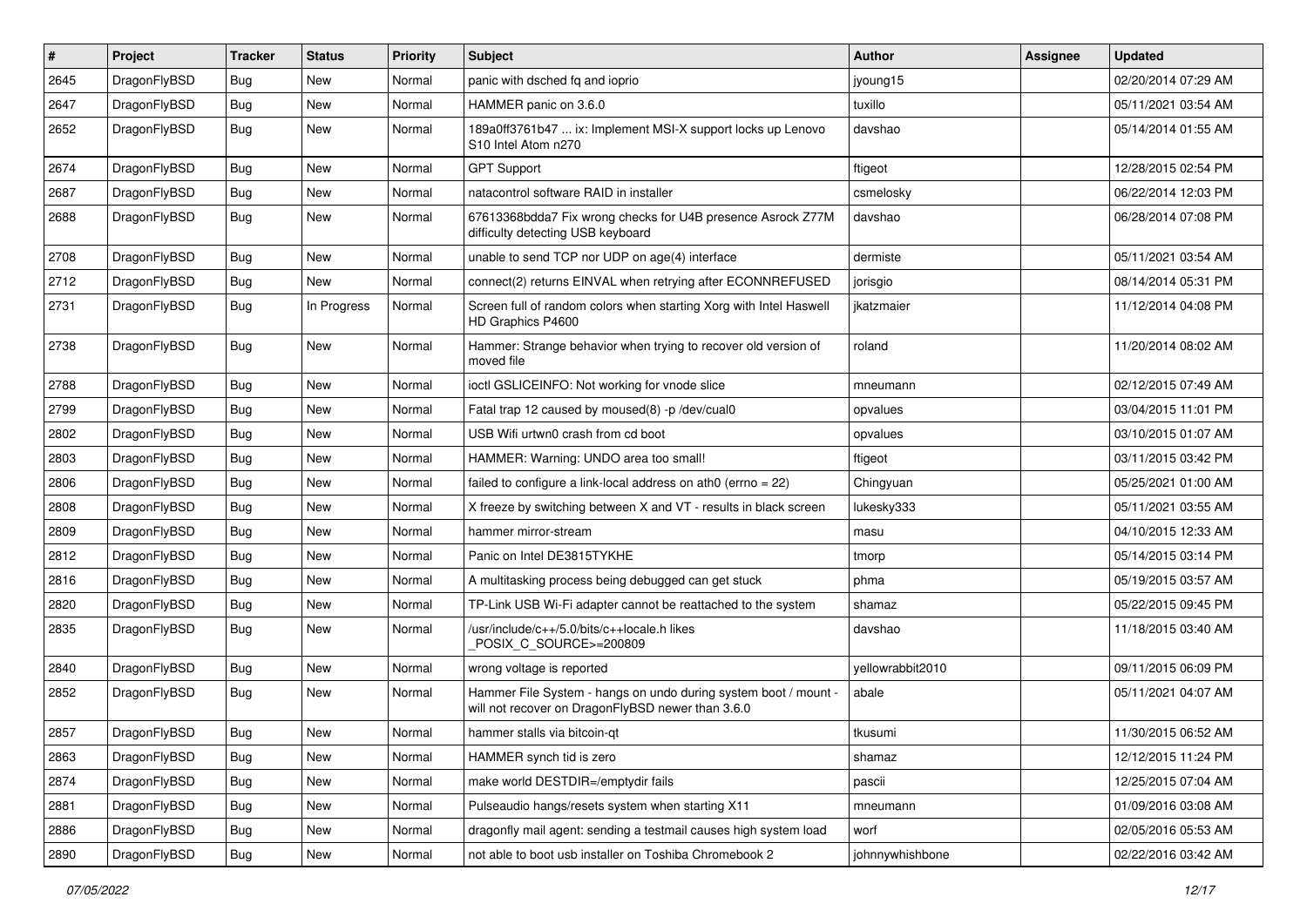| $\pmb{\#}$ | Project      | <b>Tracker</b> | <b>Status</b> | <b>Priority</b> | Subject                                                                                                 | <b>Author</b>          | Assignee | <b>Updated</b>      |
|------------|--------------|----------------|---------------|-----------------|---------------------------------------------------------------------------------------------------------|------------------------|----------|---------------------|
| 2891       | DragonFlyBSD | Bug            | <b>New</b>    | Normal          | Kernel panic in IEEE802.11 related code                                                                 | shamaz                 |          | 05/29/2016 05:49 PM |
| 2892       | DragonFlyBSD | Bug            | <b>New</b>    | Normal          | swap pager:indefinite wait bufferf error                                                                | <b>Ihmwzy</b>          |          | 02/21/2016 10:32 PM |
| 2898       | DragonFlyBSD | <b>Bug</b>     | New           | Normal          | HAMMER panic                                                                                            | pavalos                |          | 11/03/2018 07:05 AM |
| 2917       | DragonFlyBSD | Bug            | New           | Normal          | da8: reading primary partition table: error accessing offset<br>000000000000 for 512                    | liweitianux            |          | 05/11/2021 08:43 PM |
| 2921       | DragonFlyBSD | Submit         | New           | Normal          | Allow moused to accept userland mouse events                                                            | tautolog               |          | 05/11/2021 04:08 AM |
| 2924       | DragonFlyBSD | Bug            | New           | Normal          | cat -v fails to tag characters in extended table with M- prefix with<br>some locales                    | sevan                  |          | 07/11/2016 07:18 AM |
| 2933       | DragonFlyBSD | Submit         | <b>New</b>    | Normal          | Remove unix domain socket support from cat(1)                                                           | sevan                  |          | 08/01/2016 08:10 PM |
| 2936       | DragonFlyBSD | Bug            | New           | Normal          | loader.efi crashes while loading kernel                                                                 | spaceille              |          | 08/20/2016 06:17 AM |
| 2957       | DragonFlyBSD | Bug            | Feedback      | Normal          | swapoff -a followed by swapon -a doesn't give your swap back                                            | neilb                  |          | 10/09/2016 04:17 AM |
| 2958       | DragonFlyBSD | Bug            | Feedback      | Normal          | Hammer FS dies during pruning after massive write load                                                  | neilb                  |          | 10/11/2016 04:20 AM |
| 2970       | DragonFlyBSD | Bug            | New           | Normal          | kernel 4.7: "Is -I" causes panic on UDF filesystem: "bgetvp -<br>overlapping buffer"                    | peeter                 |          | 12/21/2016 02:46 AM |
| 2972       | DragonFlyBSD | Bug            | <b>New</b>    | Normal          | ipfw3 "deny to me" does not work correctly                                                              | mneumann               |          | 12/27/2016 12:11 PM |
| 2994       | DragonFlyBSD | <b>Bug</b>     | <b>New</b>    | Normal          | Intermittent boot hangs after git: hammer - HAMMER Version 7                                            | davshao                |          | 03/30/2017 02:06 PM |
| 3006       | DragonFlyBSD | <b>Bug</b>     | New           | Normal          | boot0cfg: panic in kern_udev.c in function _udev_dict_set_cstr when<br>installing in VirtualBox         | MichiGreat             |          | 04/01/2017 02:22 PM |
| 3011       | DragonFlyBSD | <b>Bug</b>     | In Progress   | Normal          | dragonfly/sys/dev/netif/re/re.c: suspicious code?                                                       | dcb                    |          | 07/29/2017 01:26 AM |
| 3018       | DragonFlyBSD | <b>Bug</b>     | New           | Normal          | sys/bus/u4b/wlan/if_run.c:5464]: (style) Redundant condition                                            | dcb                    |          | 04/11/2017 11:26 AM |
| 3021       | DragonFlyBSD | Bug            | In Progress   | Normal          | sys/dev/drm/i915/i915_gem_stolen.c:115]: (error) Signed integer<br>overflow for expression '65535<<20'  | dcb                    |          | 04/11/2017 12:46 PM |
| 3022       | DragonFlyBSD | Bug            | New           | Normal          | sys/dev/netif/ath/ath/if_ath.c:2142: strange bitmask?                                                   | dcb                    |          | 04/11/2017 11:49 AM |
| 3025       | DragonFlyBSD | <b>Bug</b>     | New           | Normal          | sys/dev/powermng/powernow/powernow.c:284: bad comparison?                                               | dcb                    |          | 09/23/2017 07:45 AM |
| 3029       | DragonFlyBSD | <b>Bug</b>     | <b>New</b>    | Normal          | Running DflyBSD 4.8 on FreeBSD bhyve as a guest                                                         | iron                   |          | 05/13/2022 04:33 AM |
| 3035       | DragonFlyBSD | Bug            | <b>New</b>    | Normal          | panic: assertion "cpu >= 0 && cpu < ncpus" failed in netisr_cpuport<br>at /usr/src/sys/net/netisr2.h:87 | masu                   |          | 05/11/2017 01:24 AM |
| 3036       | DragonFlyBSD | Bug            | <b>New</b>    | Normal          | panic in icmp_redirect_start() ASSERT_IN_NETISR(0)                                                      | tautolog               |          | 05/11/2017 07:27 PM |
| 3041       | DragonFlyBSD | Submit         | <b>New</b>    | Normal          | firmware: Remove embedding of multiple images in one module.                                            | Anonymous              |          | 12/25/2020 02:15 AM |
| 3047       | DragonFlyBSD | Bug            | New           | Normal          | <b>HAMMER</b> critical write error                                                                      | samuel                 |          | 06/19/2019 09:50 AM |
| 3049       | DragonFlyBSD | <b>Bug</b>     | New           | Normal          | panic DragonFly v4.8.1-RELEASE by mounting a malformed<br>msdosfs image [12.128]                        | open.source@ribose.com |          | 08/14/2017 02:53 AM |
| 3051       | DragonFlyBSD | Bug            | New           | Normal          | panic DragonFly v4.8.1-RELEASE by mounting a malformed NTFS<br>image [12.000]                           | open.source@ribose.com |          | 08/14/2017 03:20 AM |
| 3052       | DragonFlyBSD | <b>Bug</b>     | New           | Normal          | panic DragonFly v4.8.1-RELEASE by mounting a malformed NTFS<br>image [64.000]                           | open.source@ribose.com |          | 08/14/2017 03:22 AM |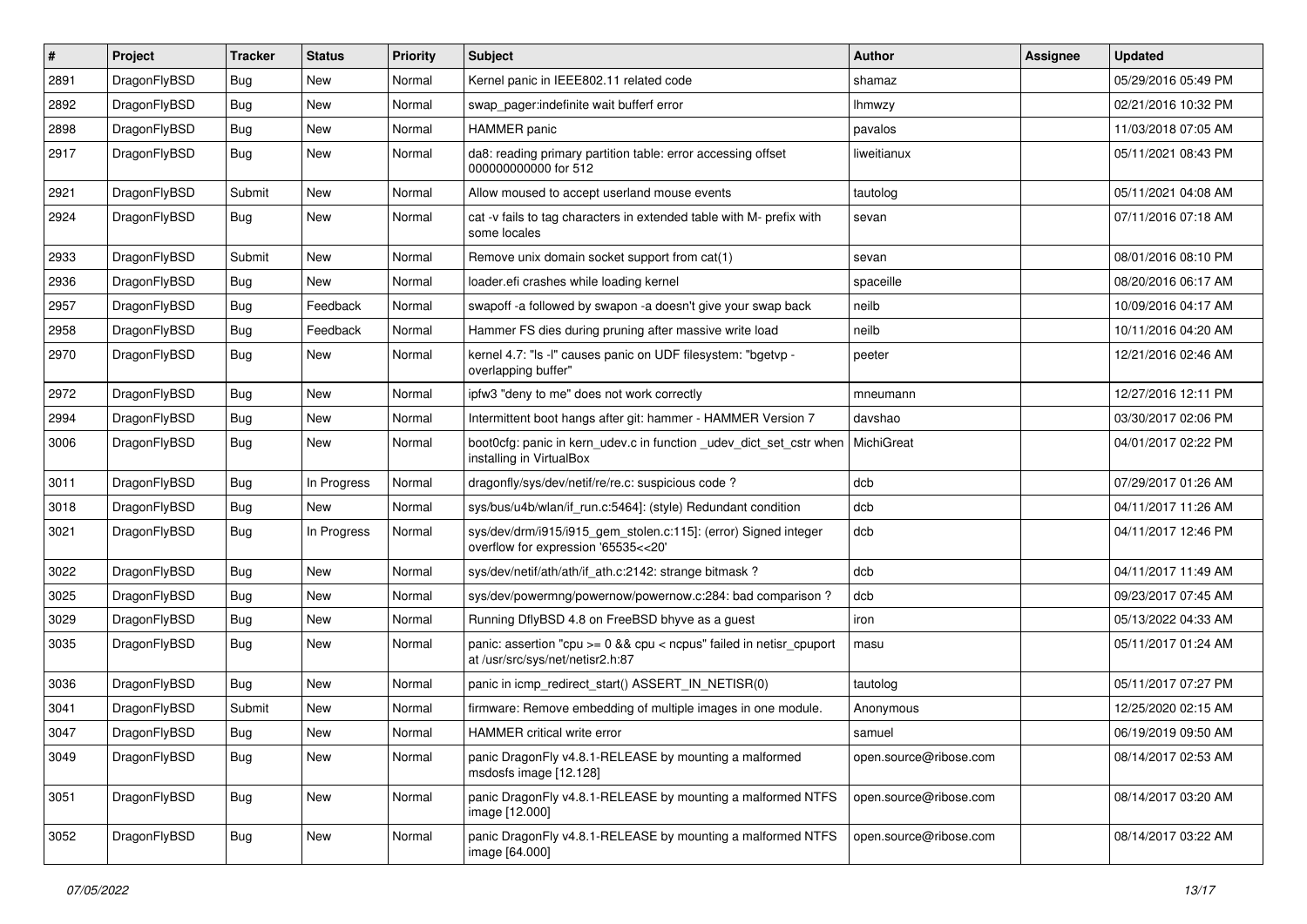| $\sharp$ | Project      | <b>Tracker</b> | <b>Status</b> | <b>Priority</b> | Subject                                                                                                            | Author          | Assignee | <b>Updated</b>      |
|----------|--------------|----------------|---------------|-----------------|--------------------------------------------------------------------------------------------------------------------|-----------------|----------|---------------------|
| 3076     | DragonFlyBSD | Bug            | <b>New</b>    | Normal          | sys/dev/netif/ig_hal/e1000_ich8lan.c:1594: sanity checking mixup ?                                                 | dcb             |          | 10/11/2017 01:58 AM |
| 3110     | DragonFlyBSD | <b>Bug</b>     | <b>New</b>    | Normal          | crash with ipfw3 under load                                                                                        | bnegre82        |          | 12/09/2017 06:22 AM |
| 3116     | DragonFlyBSD | Bug            | <b>New</b>    | Normal          | da0 detects on very big volume if to _remove_ usb install stick and<br>reboot on Intel NUC5PPYH                    | dpostolov       |          | 01/07/2018 09:40 PM |
| 3117     | DragonFlyBSD | <b>Bug</b>     | <b>New</b>    | Normal          | Problem with colours if "intel" video-driver used                                                                  | dpostolov       |          | 01/07/2018 11:35 PM |
| 3120     | DragonFlyBSD | <b>Bug</b>     | <b>New</b>    | Normal          | Intel AC 8260 firmware does not load                                                                               | Vintodrimmer    |          | 08/28/2018 03:30 AM |
| 3134     | DragonFlyBSD | Bug            | <b>New</b>    | Normal          | RFC 3021 (/31 networks) appear to be unsupported                                                                   | jailbird        |          | 05/16/2018 11:03 PM |
| 3135     | DragonFlyBSD | Submit         | <b>New</b>    | Normal          | Add EVFILT_RECV and EVFILT_SEND                                                                                    | tautolog        |          | 05/25/2018 09:59 PM |
| 3139     | DragonFlyBSD | Bug            | New           | Normal          | USB Mouse Does Not Work in DragonflyBSD guest on VirtualBox                                                        | chiguy1256      |          | 06/24/2018 10:14 PM |
| 3141     | DragonFlyBSD | <b>Bug</b>     | <b>New</b>    | Normal          | dhclient blocks boot process                                                                                       | rowo            |          | 12/16/2018 11:01 AM |
| 3142     | DragonFlyBSD | Submit         | <b>New</b>    | Normal          | lib/libdmsg: Unbreak using new API EVP_CIPHER_CTX_new()                                                            | tkusumi         |          | 07/08/2018 04:18 AM |
| 3143     | DragonFlyBSD | Bug            | New           | Normal          | assertion "0" failed in hammer2_inode_xop_chain_sync                                                               | cbin            |          | 07/18/2018 12:50 PM |
| 3147     | DragonFlyBSD | Submit         | <b>New</b>    | Normal          | Enable headless installation                                                                                       | ddegroot        |          | 10/09/2018 01:25 PM |
| 3152     | DragonFlyBSD | Bug            | Feedback      | Normal          | Console's size in ttyv0 and single user mode is sticking to 80x25,<br>while ttyv1 can make use of the whole screen | overtime        |          | 02/24/2019 01:08 AM |
| 3157     | DragonFlyBSD | <b>Bug</b>     | <b>New</b>    | Normal          | TP-Link UE300 not working in 5.2-RELEASE                                                                           | tuxillo         |          | 11/15/2018 02:08 PM |
| 3165     | DragonFlyBSD | <b>Bug</b>     | <b>New</b>    | Normal          | Looping at boot time                                                                                               | gop             |          | 12/28/2018 01:04 PM |
| 3170     | DragonFlyBSD | <b>Bug</b>     | <b>New</b>    | Normal          | repeatable nfsd crash                                                                                              | tse             |          | 06/11/2020 05:52 AM |
| 3184     | DragonFlyBSD | <b>Bug</b>     | New           | Normal          | tsleep(9) return value when PCATCH specified                                                                       | tkusumi         |          | 04/03/2019 06:49 AM |
| 3189     | DragonFlyBSD | Bug            | <b>New</b>    | Normal          | Allow DragonFly Mail Agent to accept an alternate config via<br>command line switch                                | iang            |          | 08/16/2021 12:42 AM |
| 3196     | DragonFlyBSD | <b>Bug</b>     | <b>New</b>    | Normal          | test issue after redmine upgrade (2)                                                                               | tuxillo         |          | 07/05/2019 04:33 AM |
| 3197     | DragonFlyBSD | <b>Bug</b>     | <b>New</b>    | Normal          | DragonFly upgrades                                                                                                 | tse             |          | 04/18/2020 04:18 PM |
| 3199     | DragonFlyBSD | Bug            | New           | Normal          | PFS label not found panic                                                                                          | tse             |          | 08/21/2019 03:51 AM |
| 3201     | DragonFlyBSD | Submit         | New           | Normal          | Fixes make search display                                                                                          | htse            |          | 08/20/2021 04:02 PM |
| 3206     | DragonFlyBSD | Submit         | <b>New</b>    | Normal          | update psm/kbd to FreeBSD 12.0 code                                                                                | htse            |          | 10/05/2019 03:49 PM |
| 3208     | DragonFlyBSD | <b>Bug</b>     | New           | Normal          | Crash related to nfsd                                                                                              | tse             |          | 06/11/2020 05:52 AM |
| 3209     | DragonFlyBSD | <b>Bug</b>     | <b>New</b>    | Normal          | svc has some minor bugs                                                                                            | arcade@b1t.name |          | 10/24/2019 09:08 AM |
| 3215     | DragonFlyBSD | Bug            | New           | Normal          | Hang in tcdrain(3) after write(3)                                                                                  | noloader        |          | 11/25/2019 03:08 PM |
| 3217     | DragonFlyBSD | Bug            | New           | Normal          | rescue tools: make install fails if rescue folder doesn't exist                                                    | t dfbsd         |          | 11/27/2019 08:16 PM |
| 3218     | DragonFlyBSD | Bug            | New           | Normal          | Kernel panics are not sent to comconsole when booted over EFI                                                      | mqudsi          |          | 12/02/2019 08:52 PM |
| 3219     | DragonFlyBSD | Bug            | New           | Normal          | x11/xorg port can not be build                                                                                     | UlasSAYGIN      |          | 03/31/2020 08:57 AM |
| 3222     | DragonFlyBSD | Bug            | New           | Normal          | gcc - undefined reference to '__atomic_load' (missing libatomic?)                                                  | mneumann        |          | 02/08/2020 02:45 AM |
| 3224     | DragonFlyBSD | <b>Bug</b>     | New           | Normal          | Kernel panic when trying to ping6                                                                                  | zhtw            |          | 03/08/2020 08:55 AM |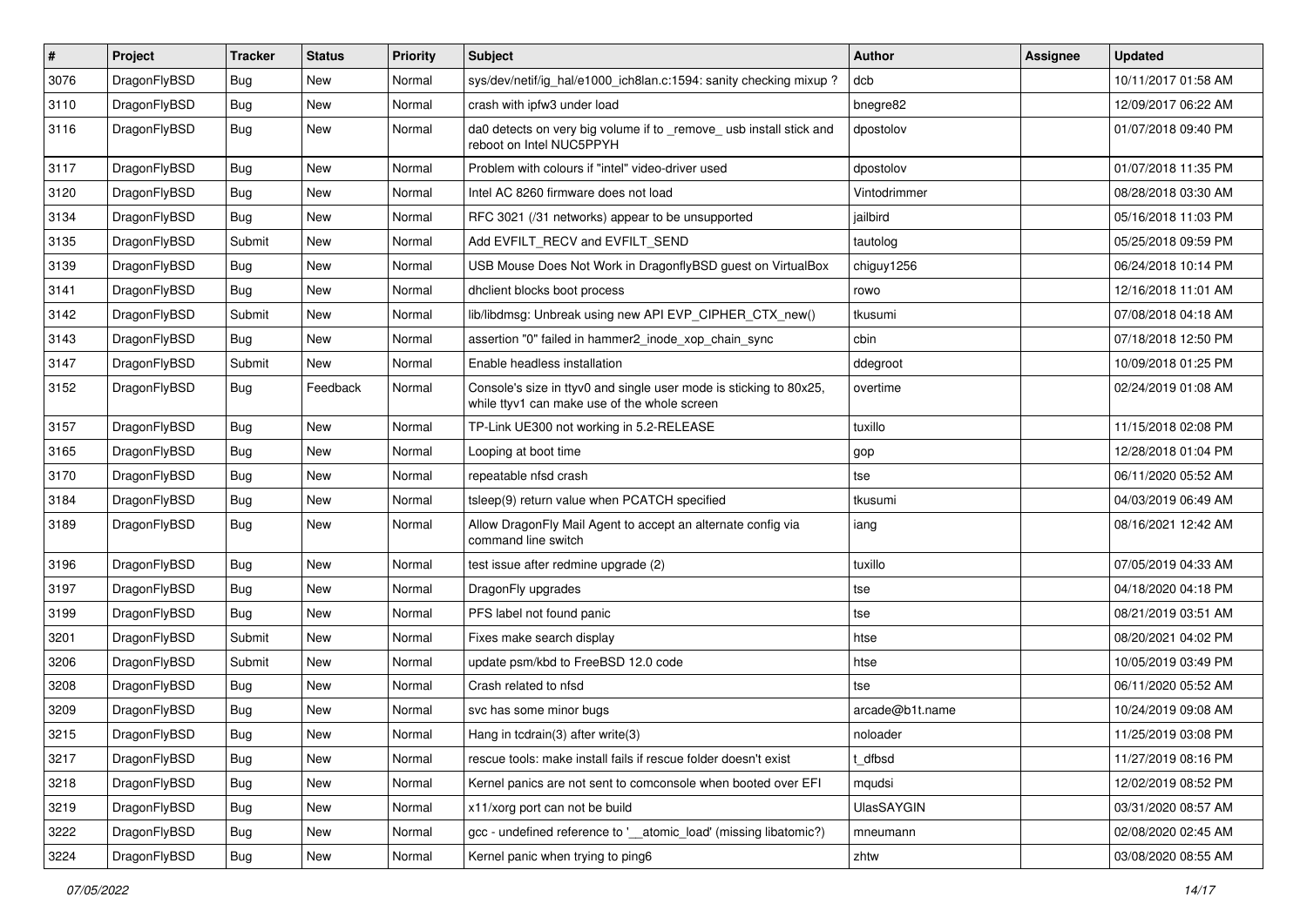| $\pmb{\#}$ | Project      | <b>Tracker</b> | <b>Status</b> | <b>Priority</b> | <b>Subject</b>                                                                                            | Author          | Assignee | <b>Updated</b>      |
|------------|--------------|----------------|---------------|-----------------|-----------------------------------------------------------------------------------------------------------|-----------------|----------|---------------------|
| 3225       | DragonFlyBSD | <b>Bug</b>     | <b>New</b>    | Normal          | nfsd freeze when using gemu                                                                               | tse             |          | 03/17/2020 11:52 AM |
| 3226       | DragonFlyBSD | Bug            | <b>New</b>    | Normal          | Xorg freezes in vm: thread stuck in "objtrm1"                                                             | peeter          |          | 04/08/2020 02:10 AM |
| 3227       | DragonFlyBSD | Submit         | <b>New</b>    | Normal          | Add HAMMER2 instructions in the installation medium README                                                | daftaupe        |          | 03/26/2020 03:34 PM |
| 3231       | DragonFlyBSD | <b>Bug</b>     | <b>New</b>    | Normal          | wifi drops on 5.8                                                                                         | tse             |          | 04/06/2020 05:08 AM |
| 3235       | DragonFlyBSD | Bug            | <b>New</b>    | Normal          | Kernel panic in devfs vnops.c                                                                             | mneumann        |          | 04/28/2020 07:00 AM |
| 3238       | DragonFlyBSD | <b>Bug</b>     | New           | Normal          | race conditions when printing from vkernel console                                                        | piecuch         |          | 05/19/2020 02:50 PM |
| 3239       | DragonFlyBSD | Bug            | New           | Normal          | unable to SIGKILL glitched emacs                                                                          | piecuch         |          | 05/26/2020 03:30 AM |
| 3243       | DragonFlyBSD | <b>Bug</b>     | <b>New</b>    | Normal          | SMART status not reported properly for SSD disks                                                          | daftaupe        |          | 09/09/2020 11:03 PM |
| 3245       | DragonFlyBSD | <b>Bug</b>     | <b>New</b>    | Normal          | panic: free: guard1x fail, i915 load from loader.conf                                                     | polachok        |          | 08/21/2020 10:36 AM |
| 3246       | DragonFlyBSD | Bug            | <b>New</b>    | Normal          | HAMMER2 unable to handle ENOSPC properly                                                                  | tkusumi         |          | 09/04/2020 11:11 AM |
| 3247       | DragonFlyBSD | <b>Bug</b>     | <b>New</b>    | Normal          | Kernel panic doing nothing much                                                                           | phma            |          | 09/12/2020 11:40 PM |
| 3249       | DragonFlyBSD | Bug            | <b>New</b>    | Normal          | HAMMER2 fsync(2) not working properly                                                                     | tkusumi         |          | 09/21/2020 07:07 AM |
| 3252       | DragonFlyBSD | <b>Bug</b>     | <b>New</b>    | Normal          | tcsetattr/tcgetattr set errno incorrectly on non-TTY                                                      | tonyc           |          | 10/26/2020 09:34 PM |
| 3269       | DragonFlyBSD | <b>Bug</b>     | In Progress   | Normal          | Is double-buffer'd buf still required by HAMMER2?                                                         | tkusumi         |          | 05/12/2021 04:09 PM |
| 3276       | DragonFlyBSD | Submit         | <b>New</b>    | Normal          | Add option controlling whether gpt expand expands the last partition<br>(needs testing)                   | falsifian       |          | 07/10/2021 03:35 AM |
| 3278       | DragonFlyBSD | <b>Bug</b>     | <b>New</b>    | Normal          | Second screen image is distorted                                                                          | arcade@b1t.name |          | 07/10/2021 03:36 AM |
| 3280       | DragonFlyBSD | <b>Bug</b>     | <b>New</b>    | Normal          | KMS console and i915(4) not working in 6.0                                                                | cmusser         |          | 07/10/2021 03:35 AM |
| 3281       | DragonFlyBSD | Bug            | <b>New</b>    | Normal          | Crash after leaving unattended for a while                                                                | bhaible         |          | 07/10/2021 03:32 AM |
| 3282       | DragonFlyBSD | <b>Bug</b>     | New           | Normal          | unexpected errno value from fopen()                                                                       | bhaible         |          | 07/10/2021 03:34 AM |
| 3283       | DragonFlyBSD | <b>Bug</b>     | New           | Normal          | mknodat() cannot create FIFOs                                                                             | bhaible         |          | 07/10/2021 03:34 AM |
| 3284       | DragonFlyBSD | <b>Bug</b>     | New           | Normal          | Wrong towlower() result for U+038A                                                                        | bhaible         |          | 07/10/2021 03:34 AM |
| 3298       | DragonFlyBSD | Bug            | <b>New</b>    | Normal          | Running "w" and having logged in via XDM through VNC, "w" prints<br>an extra error message                | piecuch         |          | 10/25/2021 09:16 AM |
| 3299       | DragonFlyBSD | <b>Bug</b>     | In Progress   | Normal          | DragonFlyBSD reports utterly wrong uptime (most of the time, right<br>after booting in)                   | adrian          |          | 11/11/2021 01:43 PM |
| 3300       | DragonFlyBSD | <b>Bug</b>     | <b>New</b>    | Normal          | Running Xvnc from TigerVNC package through the INETD daemon<br>in TCP WAIT mode fails hard                | adrian          |          | 01/08/2022 04:25 AM |
| 3301       | DragonFlyBSD | <b>Bug</b>     | New           | Normal          | Gkrellm from the packages is not showing logged in users in main<br>window, logged in users always $== 0$ | adrian          |          | 01/08/2022 04:24 AM |
| 3302       | DragonFlyBSD | <b>Bug</b>     | <b>New</b>    | Normal          | Will not boot on System76 Lemur Pro (lemp10)                                                              | piecuch         |          | 11/03/2021 10:21 AM |
| 3310       | DragonFlyBSD | Bug            | In Progress   | Normal          | NVMM+QEMU fail to boot with UEFI: Mem Assist Failed<br>[gpa=0xfffffff0]                                   | liweitianux     |          | 01/11/2022 03:22 PM |
| 3312       | DragonFlyBSD | Submit         | <b>New</b>    | Normal          | hammer2: redundant chain modify after chain creation                                                      | tkusumi         |          | 05/15/2022 01:35 PM |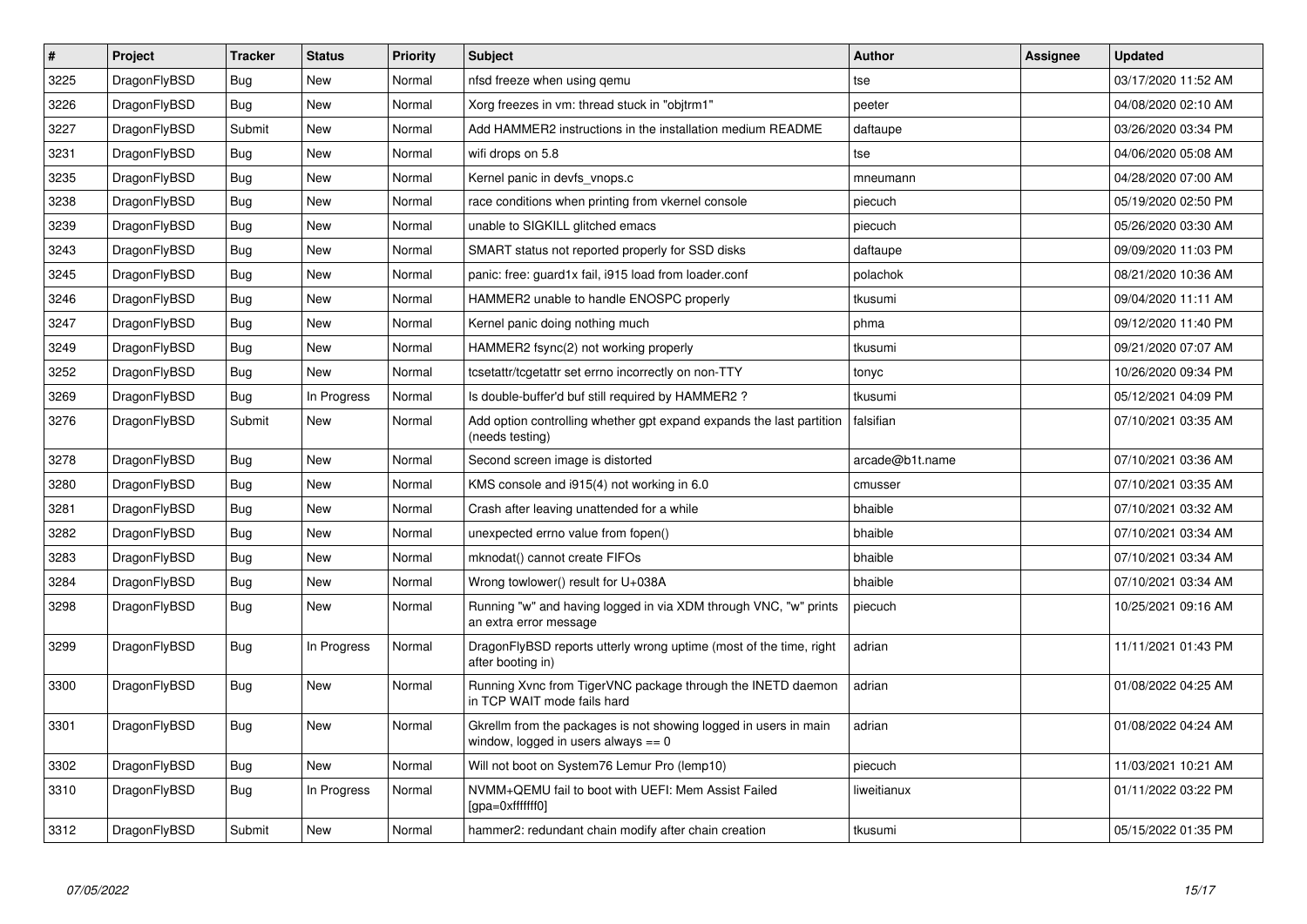| $\vert$ # | <b>Project</b> | <b>Tracker</b> | <b>Status</b> | <b>Priority</b> | <b>Subject</b>                                                                                                | <b>Author</b>      | Assignee | <b>Updated</b>      |
|-----------|----------------|----------------|---------------|-----------------|---------------------------------------------------------------------------------------------------------------|--------------------|----------|---------------------|
| 3313      | DragonFlyBSD   | <b>Bug</b>     | New           | Normal          | Can't boot from my live USB at all. The kernel loading process<br>hangs.                                      | rempas             |          | 06/03/2022 12:16 AM |
| 3316      | DragonFlyBSD   | <b>Bug</b>     | <b>New</b>    | Normal          | hammer2 dirent create() allows creating >1 dirents with the same<br>name                                      | tkusumi            |          | 06/05/2022 12:35 PM |
| 3317      | DragonFlyBSD   | Bug            | In Progress   | Normal          | Network vtnet0 not working on Hetzner cloud                                                                   | mneumann           |          | 06/18/2022 03:55 AM |
| 3319      | DragonFlyBSD   | <b>Bug</b>     | <b>New</b>    | Normal          | setproctitle() calls can change effect of later setproctitle() calls                                          | tonyc              |          | 06/29/2022 06:10 PM |
| 285       | DragonFlyBSD   | <b>Bug</b>     | Feedback      | Low             | interrupt latency with re without ip address configured                                                       | thomas.nikolajsen  |          | 02/20/2014 10:30 AM |
| 725       | DragonFlyBSD   | <b>Bug</b>     | In Progress   | Low             | 'make distribution' fails w/'ro' /usr/obj                                                                     | c.turner           |          | 03/09/2013 01:01 PM |
| 1148      | DragonFlyBSD   | <b>Bug</b>     | In Progress   | Low             | BCM4311 wireless network adapter detected but not functional                                                  | archimedes.gaviola |          | 05/11/2021 04:00 AM |
| 1313      | DragonFlyBSD   | Bug            | New           | Low             | Signal code in kernel needs major overhaul (signal queues,<br>si code, si addr)                               | hasso              |          | 05/11/2021 04:00 AM |
| 1882      | DragonFlyBSD   | <b>Bug</b>     | <b>New</b>    | Low             | Idea for handling new USB vendor/device codes                                                                 | bmk                |          | 10/20/2010 12:15 PM |
| 1947      | DragonFlyBSD   | Bug            | <b>New</b>    | Low             | GA-880GM-UD2H (rev. 1.3) AHCI fails to detect disks at the end of<br>the RAID controller                      | eocallaghan        |          | 11/27/2021 08:46 AM |
| 1982      | DragonFlyBSD   | <b>Bug</b>     | <b>New</b>    | Low             | There is no linuxulator on x86-64                                                                             | herrgard           |          | 05/31/2022 02:25 PM |
| 2020      | DragonFlyBSD   | Bug            | <b>New</b>    | Low             | Port brcm80211 driver from Linux to DragonFly BSD                                                             | studer             |          | 03/05/2011 10:54 PM |
| 2095      | DragonFlyBSD   | <b>Bug</b>     | <b>New</b>    | Low             | Running installer post-install: Unsupported DFUI transport"                                                   | greenrd            |          | 06/26/2011 09:20 AM |
| 2403      | DragonFlyBSD   | <b>Bug</b>     | <b>New</b>    | Low             | newfs -E doesn't handle /dev/serno device names properly                                                      | ftigeot            |          | 08/17/2012 05:07 AM |
| 2529      | DragonFlyBSD   | Bug            | <b>New</b>    | Low             | Sundance network adapter is not detected and attached                                                         | kworr              |          | 03/25/2013 02:29 AM |
| 2552      | DragonFlyBSD   | <b>Bug</b>     | New           | Low             | hammer recovery should indicate progress                                                                      | phma               |          | 05/03/2013 12:13 AM |
| 2631      | DragonFlyBSD   | Bug            | In Progress   | Low             | Verify library versioning current with full package build and switch it<br>on (after publishing packages)     | tuxillo            |          | 05/11/2021 04:06 AM |
| 2636      | DragonFlyBSD   | <b>Bug</b>     | Feedback      | Low             | Add -x flag to iostat (a la solaris)                                                                          | tuxillo            |          | 05/11/2021 04:07 AM |
| 2675      | DragonFlyBSD   | Bug            | <b>New</b>    | Low             | Ultimate N WiFi Link 5300 get iwn intr: fatal firmware error on 5GHz                                          | revuwa             |          | 05/11/2021 04:07 AM |
| 2680      | DragonFlyBSD   | Bug            | New           | Low             | boot0cfg update makes box unbootable                                                                          | herrgard           |          | 06/10/2014 06:02 AM |
| 2790      | DragonFlyBSD   | Submit         | <b>New</b>    | Low             | filedesc softrefs increment code factoring                                                                    | dclink             |          | 02/21/2015 04:00 AM |
| 2797      | DragonFlyBSD   | Bug            | In Progress   | Low             | vkernels with & without machdep.pmap mmu optimize                                                             | yellowrabbit2010   |          | 11/27/2021 08:06 AM |
| 2858      | DragonFlyBSD   | <b>Bug</b>     | New           | Low             | Installer "Local or UTC" question should have "No" selected by<br>default.                                    | cgag               |          | 12/02/2015 01:18 PM |
| 2859      | DragonFlyBSD   | Bug            | <b>New</b>    | Low             | Installer configuration menu always highlights "Select timezone", no<br>matter which step was last completed. | cgag               |          | 12/02/2015 01:54 PM |
| 2877      | DragonFlyBSD   | Bug            | <b>New</b>    | Low             | sed fails when working with UTF-8 locale and non-UTF symbols                                                  | arcade@b1t.name    |          | 12/30/2015 11:20 AM |
| 2878      | DragonFlyBSD   | <b>Bug</b>     | <b>New</b>    | Low             | [fix] CCVER problem when using clang and cpu extensions<br>(intrinsics)                                       | arcade@b1t.name    |          | 06/24/2016 04:25 AM |
| 2882      | DragonFlyBSD   | Bug            | New           | Low             | bridge sends packets from individual interfaces                                                               | arcade@b1t.name    |          | 01/09/2016 12:43 PM |